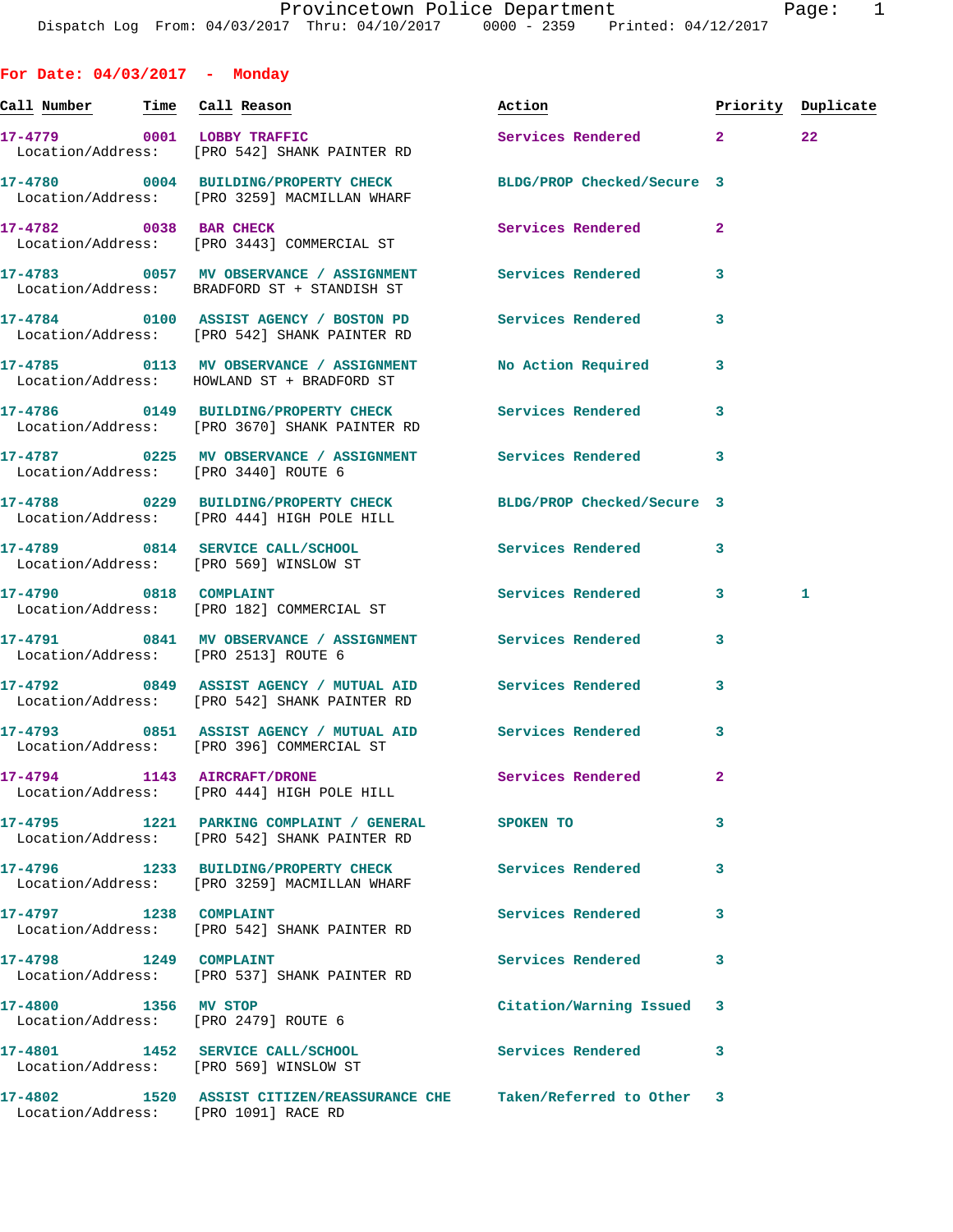|                                                                        | 14/14/ DISPACCH LOG From 04/03/2017 INru 04/10/2017 0000 - 2359 Princed 04/12                              |                            |                         |
|------------------------------------------------------------------------|------------------------------------------------------------------------------------------------------------|----------------------------|-------------------------|
|                                                                        | 17-4803 1525 MV OBSERVANCE / ASSIGNMENT Services Rendered 3<br>Location/Address: [PRO 761] BRADFORD ST     |                            |                         |
| Location/Address: [PRO 1091] RACE RD                                   | 17-4804 1542 MEDICAL EMERGENCY/EVAL                                                                        | Transported to Hospital 1  |                         |
| 17-4805 1546 LOST KEYS/LINCOLN<br>Location/Address: [PRO 453] KILEY CT |                                                                                                            | Services Rendered          | 3                       |
|                                                                        | 17-4806 1629 MV COMPLAINT<br>Location/Address: COMMERCIAL ST + LAW ST                                      | <b>Services Rendered</b>   | $\mathbf{2}$            |
|                                                                        | $17-4807$ 1630 PARK, WALK & TALK<br>Location/Address: [PRO 488] MAYFLOWER ST                               | Services Rendered          | $\mathbf{2}$            |
|                                                                        | 17-4808 1708 ANIMAL CALL/SEAL<br>Location/Address: [PRO 2499] RACE POINT RD                                | Taken/Referred to Other 2  |                         |
| 17-4809 1833 ALARM - GENERAL                                           | Location/Address: [PRO 346] COMMERCIAL ST                                                                  | <b>False Alarm</b>         | $\mathbf{1}$            |
| Location/Address: ROUTE 6 + SNAIL RD                                   | 17-4810 1933 MV OBSERVANCE / ASSIGNMENT Services Rendered 3                                                |                            |                         |
|                                                                        | 17-4812 2012 BUILDING/PROPERTY CHECK<br>Location/Address: [PRO 1886] BRADFORD ST                           | BLDG/PROP Checked/Secure 3 |                         |
|                                                                        | 17-4814 2048 BUILDING/PROPERTY CHECK<br>Location/Address: [PRO 444] HIGH POLE HILL                         | BLDG/PROP Checked/Secure 3 |                         |
| Location/Address: [PRO 554] TREMONT ST                                 | 17-4815 2054 BUILDING/PROPERTY CHECK                                                                       | BLDG/PROP Checked/Secure 3 |                         |
|                                                                        | 17-4816 2126 BUILDING/PROPERTY CHECK<br>Location/Address: [PRO 440] HARRY KEMP WAY                         | BLDG/PROP Checked/Secure 3 |                         |
|                                                                        | 17-4817 		 2137 MV OBSERVANCE / ASSIGNMENT Services Rendered 3<br>Location/Address: [PRO 2859] BRADFORD ST |                            |                         |
| 17-4818                                                                | 2139 BUILDING/PROPERTY CHECK BLDG/PROP Checked/Secure 3<br>Location/Address: [PRO 182] COMMERCIAL ST       |                            |                         |
|                                                                        | 17-4819 2145 TRIP AND FALL<br>Location/Address: [PRO 105] COMMERCIAL ST                                    | Transported to Hospital 1  |                         |
| 17-4821 2224 DOG ON PORCH                                              | Location/Address: [PRO 154] COMMERCIAL ST                                                                  | Services Rendered          | $\mathbf{2}$            |
|                                                                        | 17-4822 2349 BUILDING/PROPERTY CHECK<br>Location/Address: [PRO 530] SHANK PAINTER RD                       | BLDG/PROP Checked/Secure 3 |                         |
| 17-4823                                                                | 2356 BUILDING/PROPERTY CHECK<br>Location/Address: [PRO 1237] MILLER HILL RD                                | BLDG/PROP Checked/Secure 3 |                         |
|                                                                        | 17-4824 2356 BUILDING/PROPERTY CHECK<br>Location/Address: [PRO 3296] SHANK PAINTER RD                      | BLDG/PROP Checked/Secure 3 |                         |
| For Date: 04/04/2017 - Tuesday                                         |                                                                                                            |                            |                         |
|                                                                        | 17-4825 0001 BUILDING/PROPERTY CHECK<br>Location/Address: [PRO 3259] MACMILLAN WHARF                       | <b>Services Rendered</b>   | $\overline{\mathbf{3}}$ |
| 17-4826 0018 BAR CHECK                                                 | Location/Address: [PRO 3443] COMMERCIAL ST                                                                 | Services Rendered          | $\mathbf{2}$            |
|                                                                        | 17-4827 0019 MV OBSERVANCE / ASSIGNMENT<br>Location/Address: BRADFORD ST + RYDER ST                        | <b>Services Rendered</b>   | 3                       |

**17-4828 0031 MV OBSERVANCE / ASSIGNMENT No Action Required 3**  Location/Address: [PRO 1886] BRADFORD ST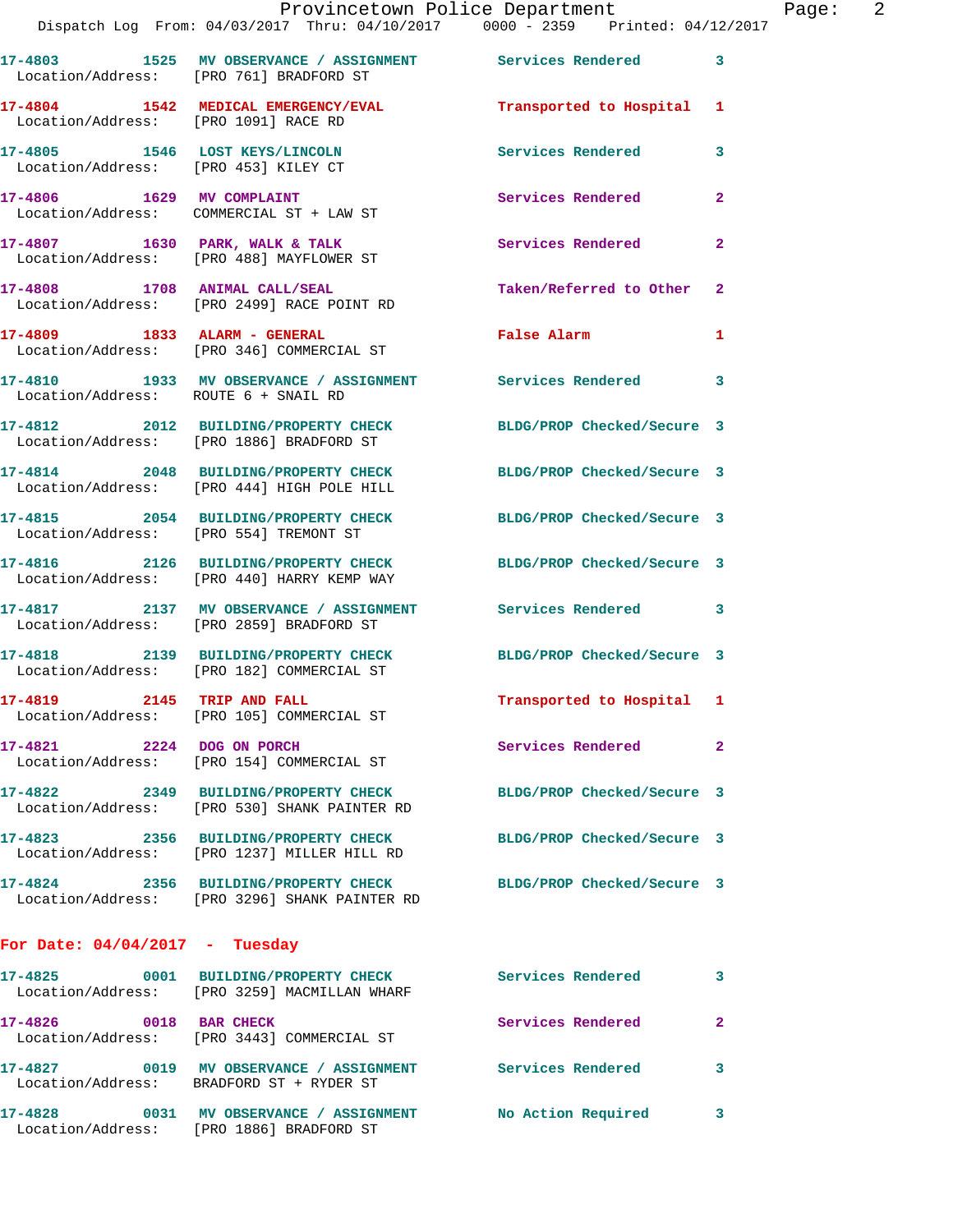|                              | 17-4829 0038 BUILDING/PROPERTY CHECK Services Rendered 3<br>Location/Address: [PRO 182] COMMERCIAL ST         |                            |              |    |
|------------------------------|---------------------------------------------------------------------------------------------------------------|----------------------------|--------------|----|
|                              | 17-4830 0048 BUILDING/PROPERTY CHECK Services Rendered<br>Location/Address: [PRO 2483] COMMERCIAL ST          |                            | 3            |    |
|                              | 17-4831 0056 BUILDING/PROPERTY CHECK<br>Location/Address: [PRO 526] RYDER ST EXT                              | Services Rendered 3        |              |    |
|                              | 17-4832 0102 BUILDING/PROPERTY CHECK<br>Location/Address: [PRO 3430] COMMERCIAL ST                            | BLDG/PROP Checked/Secure 3 |              |    |
|                              | 17-4833 0103 MV OBSERVANCE / ASSIGNMENT Services Rendered 3<br>Location/Address: BRADFORD ST + STANDISH ST    |                            |              |    |
|                              | 17-4834 0104 BUILDING/PROPERTY CHECK BLDG/PROP Checked/Secure 3<br>Location/Address: [PRO 58] BRADFORD ST     |                            |              |    |
|                              | 17-4835 0147 BUILDING/PROPERTY CHECK Services Rendered 3<br>Location/Address: [PRO 3670] SHANK PAINTER RD     |                            |              |    |
|                              | 17-4836 0150 MEDICAL EMERGENCY<br>Location/Address: [PRO 2559] COMMERCIAL ST                                  | <b>PATIENT REFUSAL</b>     | 1            |    |
|                              | 17-4837 0201 BUILDING/PROPERTY CHECK BLDG/PROP Checked/Secure 3<br>Location/Address: [PRO 3256] COMMERCIAL ST |                            |              |    |
|                              | 17-4838 0215 BUILDING/PROPERTY CHECK BLDG/PROP Checked/Secure 3<br>Location/Address: [PRO 2539] RYDER ST EXT  |                            |              |    |
|                              | 17-4839 0527 BUILDING/PROPERTY CHECK BLDG/PROP Checked/Secure 3<br>Location/Address: [PRO 1638] COMMERCIAL ST |                            |              |    |
|                              | 17-4840 0538 MEDICAL EMERGENCY/LIFT ASSIST Services Rendered<br>Location/Address: [PRO 658] MOZART AVE        |                            | 1            |    |
| Location/Address: ROUTE 6    | 17-4841 0540 MV OBSERVANCE / ASSIGNMENT Services Rendered                                                     |                            | 3            |    |
|                              | 17-4842 0557 BUILDING/PROPERTY CHECK BLDG/PROP Checked/Secure 3<br>Location/Address: [PRO 2540] RACE POINT RD |                            |              |    |
|                              | 17-4843 0558 MV OBSERVANCE / ASSIGNMENT No Action Required<br>Location/Address: SHANK PAINTER RD + ROUTE 6    |                            | 3            |    |
|                              | 17-4844 0607 MV OBSERVANCE / ASSIGNMENT<br>Location/Address: COMMERCIAL ST + SNAIL RD                         | Services Rendered          | 3            |    |
| 17-4845 0634 ALARM - GENERAL | Location/Address: [PRO 1899] CREEK HILL RD                                                                    | False Alarm Weather (No    | 1            |    |
| 17-4846 0811 AT SCHOOL       | Location/Address: [PRO 569] WINSLOW ST                                                                        | <b>Services Rendered</b>   | 3            |    |
|                              | 17-4848 0958 HORSE BARN CONCERN<br>Location/Address: [PRO 3051] WEST VINE ST                                  | No Action Required         | $\mathbf{2}$ |    |
| 17-4849 1016 LOBBY TRAFFIC   | Location/Address: [PRO 542] SHANK PAINTER RD                                                                  | Services Rendered          | $\mathbf{2}$ | 12 |
| 17-4850 1029 ALARM - FIRE    | Location/Address: [PRO 253] COMMERCIAL ST                                                                     | False Alarm                | 1            |    |
|                              | 17-4851 1209 BUILDING/PROPERTY CHECK<br>Location/Address: [PRO 16] BRADFORD ST                                | BLDG/PROP Checked/Secure 3 |              |    |
|                              | 17-4852 1222 MV OBSERVANCE / ASSIGNMENT Services Rendered<br>Location/Address: SHANK PAINTER RD + PROVINCE RD |                            | 3            |    |
| 17-4853                      | 1257 WIRES DOWN                                                                                               | Taken/Referred to Other 2  |              |    |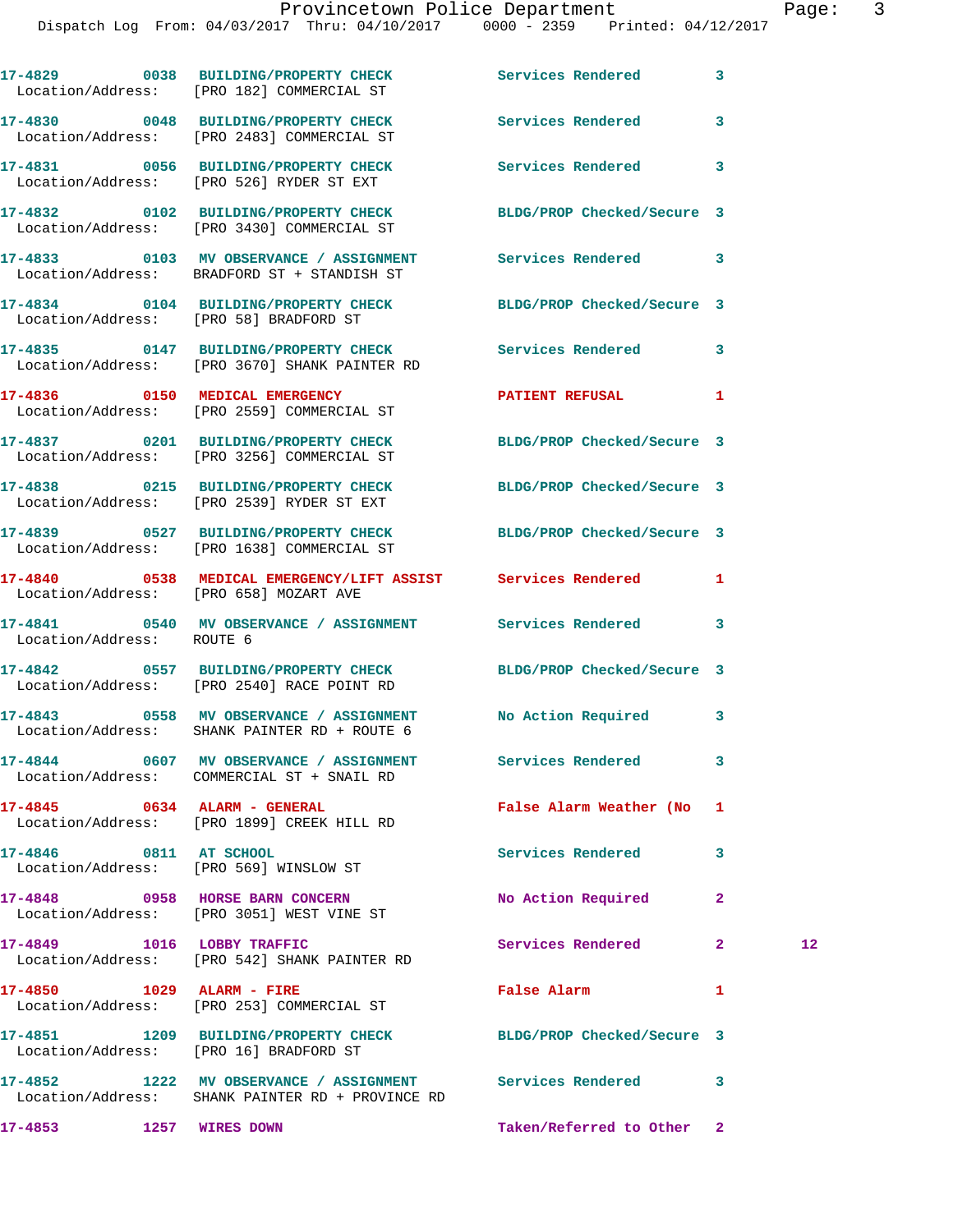|                                                        | Provincetown Police Department<br>Dispatch Log From: 04/03/2017 Thru: 04/10/2017 0000 - 2359 Printed: 04/12/2017  |                            | Page: 4      |
|--------------------------------------------------------|-------------------------------------------------------------------------------------------------------------------|----------------------------|--------------|
|                                                        | Location/Address: [PRO 2542] COMMERCIAL ST                                                                        |                            |              |
|                                                        | 17-4854 1406 MV OBSERVANCE / ASSIGNMENT Services Rendered 3<br>Location/Address: [PRO 94] BRADFORD ST             |                            |              |
|                                                        | 17-4855 1437 RESCUE/WALK-IN<br>Location/Address: [PRO 1892] SHANK PAINTER RD                                      | Transported to Hospital 1  |              |
|                                                        | 17-4857 1447 RESIDENTIAL BURGLAR<br>Location/Address: [PRO 2079] BLUEBERRY AVE                                    | No Action Required 1       |              |
|                                                        | 17-4858 1534 ANIMAL CALL<br>Location/Address: [PRO 3051] WEST VINE ST                                             | <b>Unfounded</b>           | $\mathbf{2}$ |
|                                                        | 17-4859 1536 BUILDING/PROPERTY CHECK BLDG/PROP Checked/Secure 3<br>Location/Address: [PRO 521] ROUTE 6            |                            |              |
|                                                        | 17-4860 1555 LOST IPHONE<br>Location/Address: [PRO 542] SHANK PAINTER RD                                          | Services Rendered 3        |              |
|                                                        | 17-4861 1606 BUILDING/PROPERTY CHECK<br>Location/Address: [PRO 2483] COMMERCIAL ST                                | BLDG/PROP Checked/Secure 3 |              |
| 17-4862 1615 IRS SCAM<br>Location/Address: BRADFORD ST |                                                                                                                   | SPOKEN TO                  | $\mathbf{2}$ |
|                                                        | 17-4863 1617 FIRE ALARM/COOKING INCIDENT No Action Required 1<br>Location/Address: [PRO 204] COMMERCIAL ST        |                            |              |
|                                                        | 17-4865 1658 PARK, WALK & TALK<br>Location/Address: [PRO 3259] MACMILLAN WHARF                                    | Services Rendered          | $\mathbf{2}$ |
| 17-4864 1710 D.O.T.                                    | Location/Address: [PRO 440] HARRY KEMP WAY                                                                        | Transported to Hospital 1  |              |
|                                                        | 17-4866 1722 PARK, WALK & TALK<br>Location/Address: [PRO 433] RYDER ST EXT                                        | Services Rendered          | $\mathbf{2}$ |
| 17-4867 1744 TOWN MEETING                              | Location/Address: [PRO 105] COMMERCIAL ST                                                                         | Services Rendered 3        |              |
| 17-4868                                                | 1807 BUILDING/PROPERTY CHECK<br>Location/Address: [PRO 3259] MACMILLAN WHARF                                      | BLDG/PROP Checked/Secure 3 |              |
|                                                        | 17-4869 1827 BP CHECK/DIFFICULTY BREATHING Services Rendered<br>Location/Address: [PRO 2144] CONWELL ST           |                            | 1            |
|                                                        | 17-4870 1837 LIFT ASSIST<br>Location/Address: [PRO 658] MOZART AVE                                                | Services Rendered          | 1            |
|                                                        | 17-4871 1845 BUILDING/PROPERTY CHECK BLDG/PROP Checked/Secure 3<br>Location/Address: [PRO 2499] RACE POINT RD     |                            |              |
| Location/Address: NELSON AVE                           | 17-4872 2005 RACCOON ON ROOF                                                                                      | Services Rendered          | $\mathbf{2}$ |
| 17-4873 2006 COMPLAINT                                 | Location/Address: [PRO 542] SHANK PAINTER RD                                                                      | Services Rendered 3        |              |
|                                                        | 17-4874 2028 BUILDING/PROPERTY CHECK<br>Location/Address: [PRO 516] RACE POINT RD                                 | BLDG/PROP Checked/Secure 3 |              |
|                                                        | 17-4875 2039 MV OBSERVANCE / ASSIGNMENT Services Rendered 3<br>Location/Address: BRADFORD ST + STANDISH ST        |                            |              |
|                                                        | 17-4876 2054 MV OBSERVANCE / ASSIGNMENT Services Rendered<br>Location/Address: SHANK PAINTER RD + JEROME SMITH RD |                            | 3            |
|                                                        | 17-4877 2130 BUILDING/PROPERTY CHECK<br>Location/Address: [PRO 569] WINSLOW ST                                    | BLDG/PROP Checked/Secure 3 |              |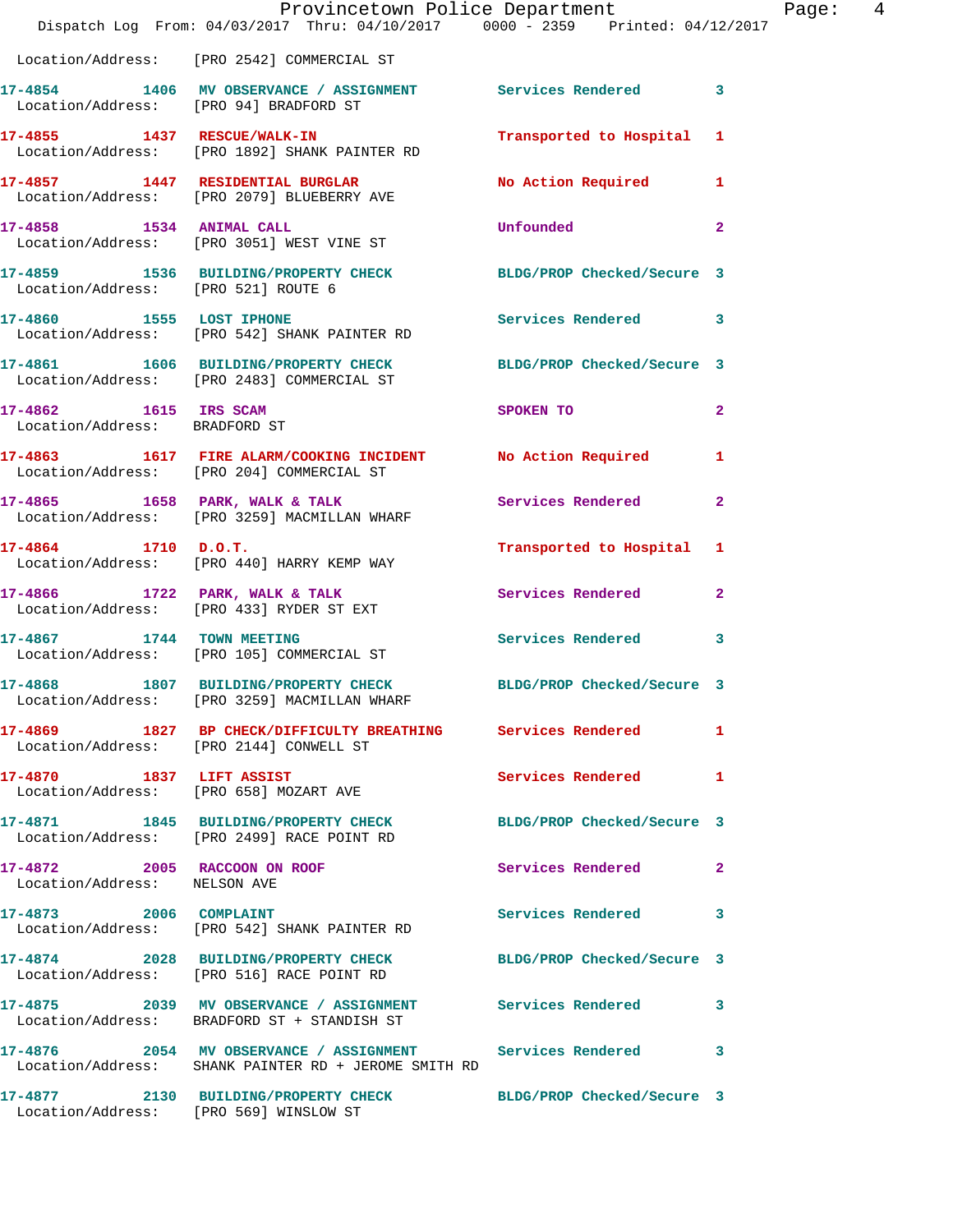|                                        | Dispatch Log From: 04/03/2017 Thru: 04/10/2017 0000 - 2359 Printed: 04/12/2017                                     | Provincetown Police Department |                | Page: 5 |  |
|----------------------------------------|--------------------------------------------------------------------------------------------------------------------|--------------------------------|----------------|---------|--|
|                                        | 17-4879 2200 MV OBSERVANCE / ASSIGNMENT Services Rendered 3<br>Location/Address: [PRO 94] BRADFORD ST              |                                |                |         |  |
|                                        | 17-4878 2201 BAR CHECK<br>Location/Address: [PRO 3729] CARVER ST                                                   | Services Rendered 2            |                |         |  |
|                                        | 17-4880 2225 MV STOP<br>Location/Address: BRADFORD ST + CONWELL ST                                                 | VERBAL WARNING 3               |                |         |  |
|                                        | 17-4881  2359  BUILDING/PROPERTY CHECK  BLDG/PROP Checked/Secure 3<br>Location/Address: [PRO 3259] MACMILLAN WHARF |                                |                |         |  |
| For Date: $04/05/2017$ - Wednesday     |                                                                                                                    |                                |                |         |  |
|                                        | 17-4882 6003 MV OBSERVANCE / ASSIGNMENT Services Rendered 3<br>Location/Address: [PRO 2489] BRADFORD ST            |                                |                |         |  |
|                                        | 17-4883 0012 MV OBSERVANCE / ASSIGNMENT Services Rendered 3<br>Location/Address: BRADFORD ST + HOWLAND ST          |                                |                |         |  |
|                                        | 17-4884 0018 MV STOP<br>Location/Address: BRADFORD ST + PEARL ST                                                   | <b>VERBAL WARNING</b>          | $\mathbf{3}$   |         |  |
|                                        | 17-4885 0053 BUILDING/PROPERTY CHECK Services Rendered 3<br>Location/Address: [PRO 2540] RACE POINT RD             |                                |                |         |  |
|                                        | 17-4886 0100 TRESPASS<br>Location/Address: [PRO 182] COMMERCIAL ST                                                 | Services Rendered              | $\overline{2}$ |         |  |
|                                        | 17-4887 0117 BUILDING/PROPERTY CHECK Services Rendered 3<br>Location/Address: [PRO 2483] COMMERCIAL ST             |                                |                |         |  |
|                                        | 17-4888 6121 MV OBSERVANCE / ASSIGNMENT Services Rendered<br>Location/Address: [PRO 106] COMMERCIAL ST             |                                | 3              |         |  |
|                                        | 17-4889 0125 MV OBSERVANCE / ASSIGNMENT Services Rendered 3<br>Location/Address: COMMERCIAL ST + SNAIL RD          |                                |                |         |  |
|                                        | 17-4890 0514 BUILDING/PROPERTY CHECK Services Rendered 3<br>Location/Address: [PRO 2977] COMMERCIAL ST             |                                |                |         |  |
|                                        | 17-4891 0521 BUILDING/PROPERTY CHECK BLDG/PROP Checked/Secure 3<br>Location/Address: [PRO 530] SHANK PAINTER RD    |                                |                |         |  |
| Location/Address: ROUTE 6 + HOWLAND ST | 17-4892 0531 MV OBSERVANCE / ASSIGNMENT Services Rendered 3                                                        |                                |                |         |  |
|                                        | 17-4893 0607 ALARM - FIRE<br>Location/Address: [PRO 2056] KIMBERLY LN                                              | False Alarm <b>Executes</b>    | $\mathbf{1}$   |         |  |
|                                        | 17-4894 0614 LOCK BOX INSTALLATION<br>Location/Address: [PRO 732] BRADFORD ST                                      | Services Rendered 3            |                |         |  |
|                                        | 17-4895 0715 PARKED MV NOTICES<br>Location/Address: [PRO 331] COMMERCIAL ST                                        | Services Rendered 2            |                |         |  |
|                                        | 17-4896 0723 BUILDING/PROPERTY CHECK Services Rendered 3<br>Location/Address: [PRO 1638] COMMERCIAL ST             |                                |                |         |  |
|                                        | 17-4897 0729 BUILDING/PROPERTY CHECK Services Rendered 3<br>Location/Address: [PRO 2018] COMMERCIAL ST             |                                |                |         |  |
|                                        | 17-4898 0730 BUILDING/PROPERTY CHECK Services Rendered<br>Location/Address: [PRO 3259] MACMILLAN WHARF             |                                | 3              |         |  |
|                                        | 17-4899 0730 MV OBSERVANCE / ASSIGNMENT Services Rendered 3<br>Location/Address: [PRO 3430] COMMERCIAL ST          |                                |                |         |  |
|                                        | 17-4900 0731 BUILDING/PROPERTY CHECK Services Rendered 3<br>Location/Address: [PRO 526] RYDER ST EXT               |                                |                |         |  |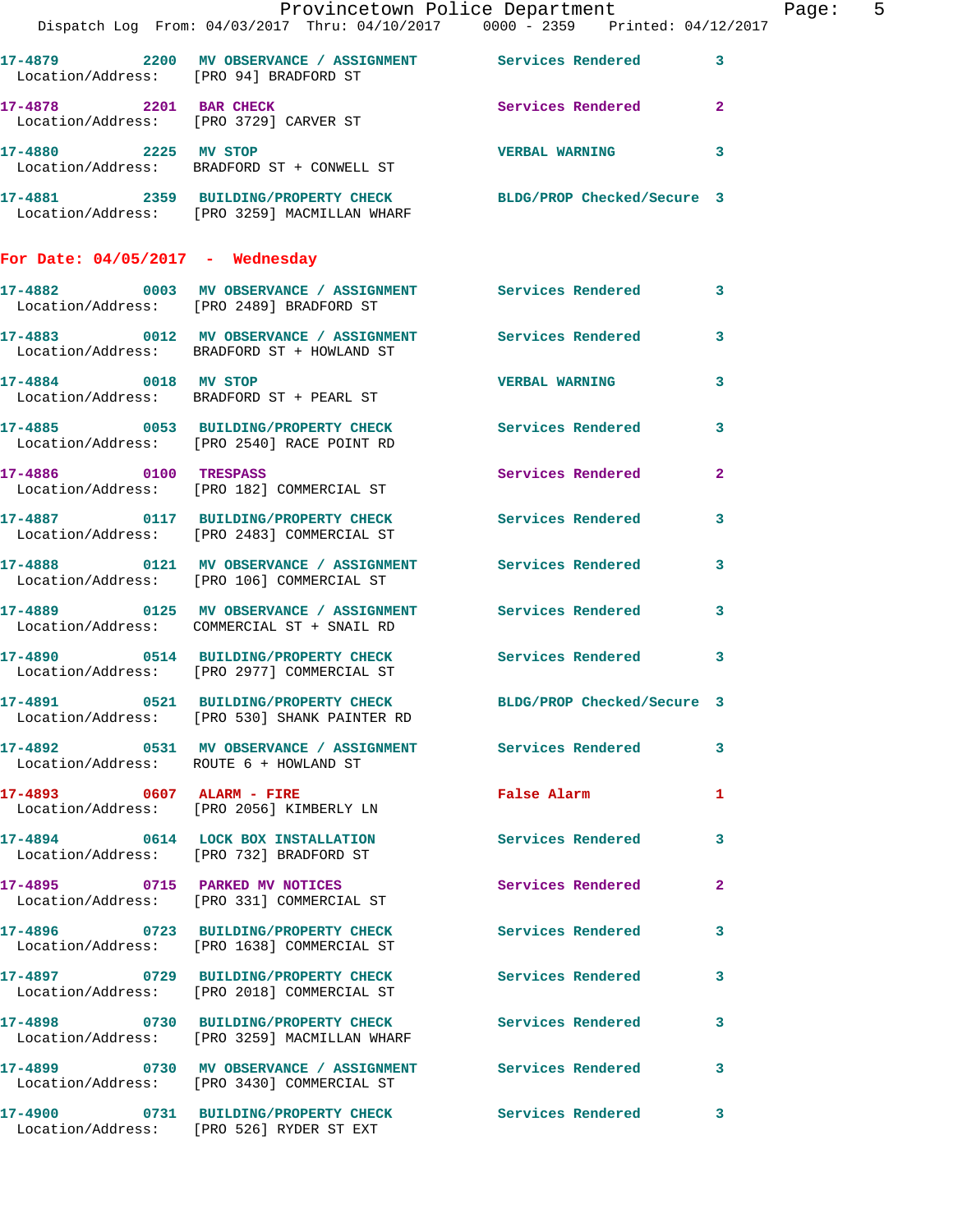## Provincetown Police Department Page: 6

|                                                                     | 17-4901 0745 BUILDING/PROPERTY CHECK Services Rendered 3<br>Location/Address: [PRO 2483] COMMERCIAL ST          |                            |              |    |
|---------------------------------------------------------------------|-----------------------------------------------------------------------------------------------------------------|----------------------------|--------------|----|
| 17-4902 0800 AT SCHOOL                                              | Location/Address: [PRO 569] WINSLOW ST                                                                          | Services Rendered 3        |              |    |
|                                                                     | 17-4903 0804 BUILDING/PROPERTY CHECK BLDG/PROP Checked/Secure 3<br>Location/Address: [PRO 2206] COMMERCIAL ST   |                            |              |    |
|                                                                     | 17-4905 0907 LOBBY TRAFFIC<br>Location/Address: [PRO 542] SHANK PAINTER RD                                      | Services Rendered 2        |              | 14 |
| 17-4908 1005 BURGLAR ALARM<br>Location/Address: HENSCHE LN          |                                                                                                                 | Services Rendered          | 1            |    |
| Location/Address: [PRO 3440] ROUTE 6                                | 17-4909 1036 MV OBSERVANCE / ASSIGNMENT Services Rendered 3                                                     |                            |              |    |
| 17-4910 1054 VERBAL SPEED<br>Location/Address: [PRO 2513] ROUTE 6   |                                                                                                                 | <b>VERBAL WARNING</b>      | 3            |    |
|                                                                     | 17-4912 1151 MV OBSERVANCE / ASSIGNMENT Services Rendered 3<br>Location/Address: BRADFORD ST + STANDISH ST      |                            |              |    |
| Location/Address: BRADFORD ST                                       | 17-4913 1304 VERBAL CROSSWALK/SPEED VERBAL WARNING                                                              |                            | 3            |    |
|                                                                     | 17-4914 1314 PARK, WALK & TALK<br>Location/Address: [PRO 204] COMMERCIAL ST                                     | Services Rendered          | $\mathbf{2}$ |    |
| Location/Address: [PRO 3440] ROUTE 6                                | 17-4915 1531 MV OBSERVANCE / ASSIGNMENT Services Rendered                                                       |                            | 3            |    |
| 17-4916 1607 COMPUTER SCAM<br>Location/Address: [PRO 3222] ALDEN ST |                                                                                                                 | <b>Services Rendered</b>   | $\mathbf{2}$ |    |
|                                                                     | 17-4917 1611 BUILDING/PROPERTY CHECK<br>Location/Address: [PRO 2483] COMMERCIAL ST                              | BLDG/PROP Checked/Secure 3 |              |    |
|                                                                     | $17-4918$ 1645 PARK, WALK & TALK<br>Location/Address: [PRO 105] COMMERCIAL ST                                   | Services Rendered          | $\mathbf{2}$ |    |
|                                                                     | 17-4920 1723 BUILDING/PROPERTY CHECK BLDG/PROP Checked/Secure 3<br>Location/Address: [PRO 3259] MACMILLAN WHARF |                            |              |    |
| Location/Address: BRADFORD ST                                       | 17-4921 1742 MV OBSERVANCE / ASSIGNMENT Services Rendered                                                       |                            | 3            |    |
|                                                                     | 17-4922 1743 BUILDING/PROPERTY CHECK<br>Location/Address: [PRO 106] COMMERCIAL ST                               | BLDG/PROP Checked/Secure 3 |              |    |
| 17-4923 1743 TOWN MEETING                                           | Location/Address: [PRO 105] COMMERCIAL ST                                                                       | Services Rendered          | 3            |    |
| 17-4924 1928 TTY TEST CALL                                          | Location/Address: [PRO 542] SHANK PAINTER RD                                                                    | <b>Services Rendered</b>   | 3            |    |
|                                                                     | 17-4925 2002 BUILDING/PROPERTY CHECK<br>Location/Address: [PRO 440] HARRY KEMP WAY                              | BLDG/PROP Checked/Secure 3 |              |    |
|                                                                     | 17-4926 2033 BUILDING/PROPERTY CHECK<br>Location/Address: [PRO 2540] RACE POINT RD                              | BLDG/PROP Checked/Secure 3 |              |    |
|                                                                     | 17-4927 2106 BUILDING/PROPERTY CHECK<br>Location/Address: [PRO 1778] SHANK PAINTER RD                           | BLDG/PROP Checked/Secure 3 |              |    |
|                                                                     | 17-4928 2336 BUILDING/PROPERTY CHECK<br>Location/Address: [PRO 2977] COMMERCIAL ST                              | <b>Services Rendered</b>   | 3            |    |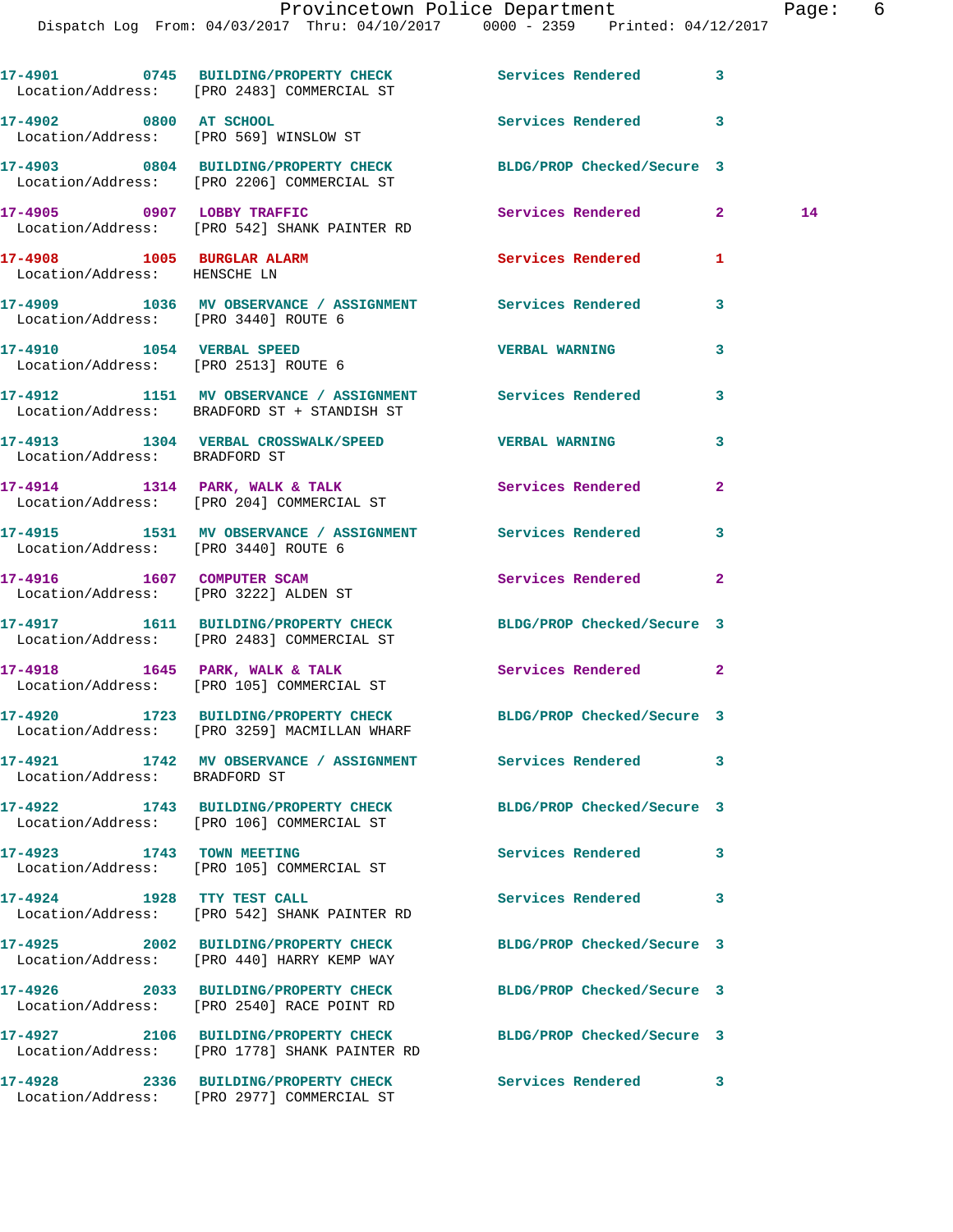|                                                                      | Dispatch Log From: 04/03/2017 Thru: 04/10/2017 0000 - 2359 Printed: 04/12/2017                                   | Provincetown Police Department |              | Page:           | 7 |
|----------------------------------------------------------------------|------------------------------------------------------------------------------------------------------------------|--------------------------------|--------------|-----------------|---|
| For Date: $04/06/2017$ - Thursday                                    |                                                                                                                  |                                |              |                 |   |
|                                                                      | 17-4929 0002 BUILDING/PROPERTY CHECK BLDG/PROP Checked/Secure 3<br>Location/Address: [PRO 3259] MACMILLAN WHARF  |                                |              |                 |   |
|                                                                      | 17-4930 0002 LOBBY TRAFFIC<br>Location/Address: [PRO 542] SHANK PAINTER RD                                       | Services Rendered 2            |              | 17 <sub>1</sub> |   |
|                                                                      | 17-4931 0007 BUILDING/PROPERTY CHECK Services Rendered 3<br>Location/Address: [PRO 2977] COMMERCIAL ST           |                                |              |                 |   |
|                                                                      | 17-4932 0027 MV OBSERVANCE / ASSIGNMENT Services Rendered<br>Location/Address: [PRO 2489] BRADFORD ST            |                                | 3            |                 |   |
|                                                                      | 17-4933 6028 MV OBSERVANCE / ASSIGNMENT Services Rendered<br>Location/Address: BRADFORD ST + RYDER ST            |                                | $\mathbf{3}$ |                 |   |
|                                                                      | 17-4934 0122 MV OBSERVANCE / ASSIGNMENT Services Rendered 3<br>Location/Address: [PRO 106] COMMERCIAL ST         |                                |              |                 |   |
| Location/Address: ROUTE 6 + SNAIL RD                                 | 17-4935 0126 MV OBSERVANCE / ASSIGNMENT Services Rendered 3                                                      |                                |              |                 |   |
|                                                                      | 17-4936 0201 BUILDING/PROPERTY CHECK BLDG/PROP Checked/Secure 3<br>Location/Address: [PRO 2490] PROVINCELANDS RD |                                |              |                 |   |
|                                                                      | 17-4937 0237 BUILDING/PROPERTY CHECK BLDG/PROP Checked/Secure 3<br>Location/Address: [PRO 1638] COMMERCIAL ST    |                                |              |                 |   |
|                                                                      | 17-4938 0518 BUILDING/PROPERTY CHECK Services Rendered 3<br>Location/Address: [PRO 2499] RACE POINT RD           |                                |              |                 |   |
|                                                                      | 17-4939       0523   BUILDING/PROPERTY CHECK<br>Location/Address:   [PRO 530] SHANK PAINTER RD                   | BLDG/PROP Checked/Secure 3     |              |                 |   |
| Location/Address: ROUTE 6 + HOWLAND ST                               | 17-4940 0544 MV OBSERVANCE / ASSIGNMENT Services Rendered 3                                                      |                                |              |                 |   |
|                                                                      | 17-4941 0608 BUILDING/PROPERTY CHECK BLDG/PROP Checked/Secure 3<br>Location/Address: [PRO 182] COMMERCIAL ST     |                                |              |                 |   |
|                                                                      | 17-4942 0910 911 GENERAL/TTY TEST CALL<br>Location/Address: [PRO 542] SHANK PAINTER RD                           | Services Rendered 1            |              |                 |   |
|                                                                      | 17-4943 0919 MV COMPLAINT<br>Location/Address: COMMERCIAL ST + FREEMAN ST                                        | Services Rendered 2            |              |                 |   |
| Location/Address: [PRO 3287] ROUTE 6                                 | 17-4946 0920 BUILDING/PROPERTY CHECK BLDG/PROP Checked/Secure 3                                                  |                                |              |                 |   |
|                                                                      | 17-4944 0942 ANIMAL CALL/PET PANTRY Services Rendered 2<br>Location/Address: [PRO 3296] SHANK PAINTER RD         |                                |              |                 |   |
|                                                                      | 17-4947 1044 SERVICE CALL/MEETING Services Rendered 3<br>Location/Address: [PRO 105] COMMERCIAL ST               |                                |              |                 |   |
| Location/Address: [PRO 3247] PEARL ST<br>Refer To Accident: 17-14-AC | 17-4949 1237 MV HIT & RUN                                                                                        | Services Rendered              | $\mathbf{2}$ |                 |   |
| 17-4950 1323 MV HIT & RUN<br>Location/Address: COMMERCIAL ST         |                                                                                                                  | Could Not Locate               | $\mathbf{2}$ |                 |   |
|                                                                      | 17-4952 1449 THREATS<br>Location/Address: [PRO 4041] BRADFORD ST                                                 | Services Rendered              | $\mathbf{2}$ |                 |   |
|                                                                      | 17-4951 1459 PARK, WALK & TALK<br>Location/Address: [PRO 105] COMMERCIAL ST                                      | Services Rendered              | $\mathbf{2}$ |                 |   |
|                                                                      | 17-4953 1546 BUILDING/PROPERTY CHECK BLDG/PROP Checked/Secure 3                                                  |                                |              |                 |   |

Location/Address: [PRO 1778] SHANK PAINTER RD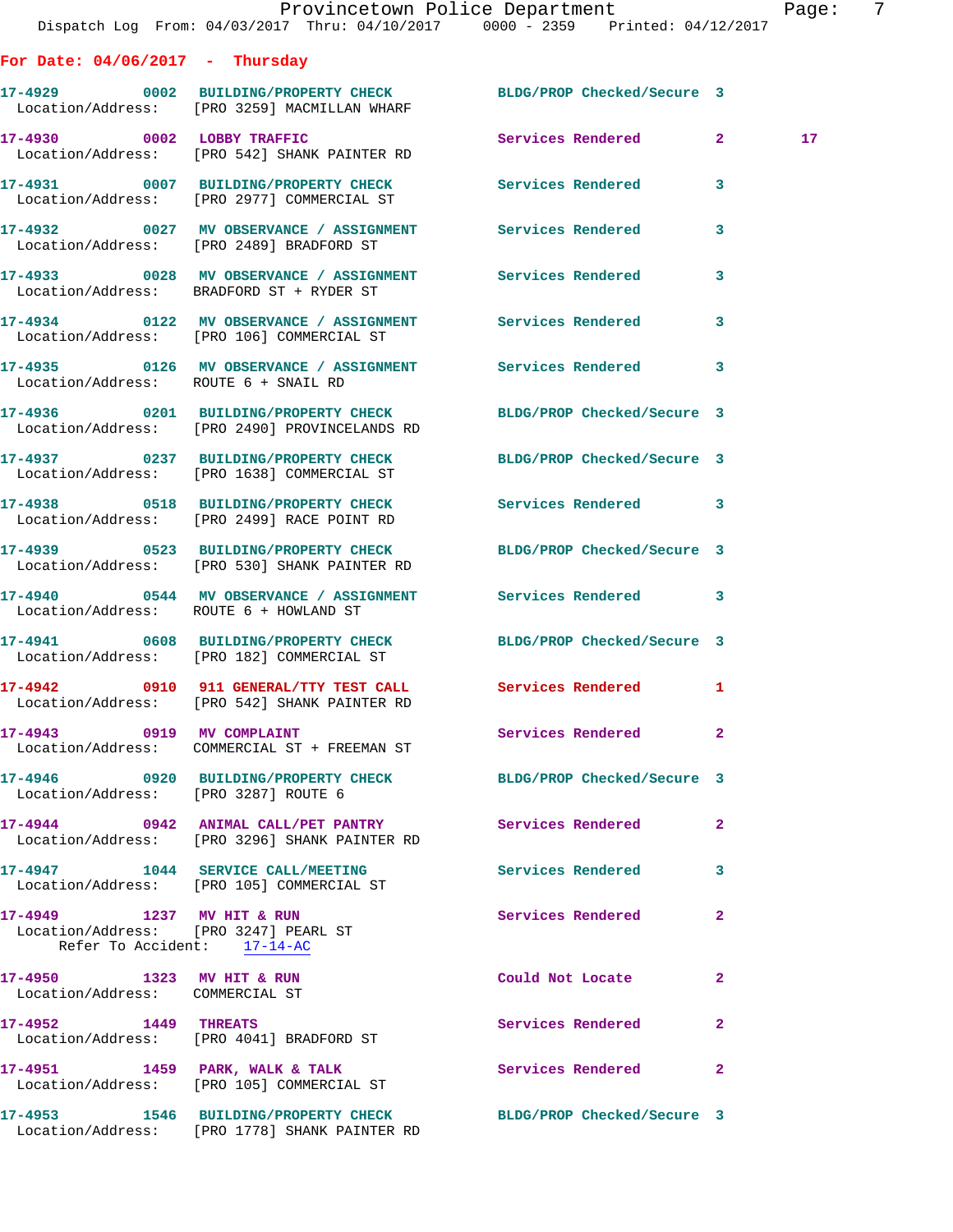|  | 17-4954 1617 MV OBSERVANCE / ASSIGNMENT Services Rendered<br>Location/Address: JEROME SMITH RD + SHANK PAINTER RD |                            | 3                       |
|--|-------------------------------------------------------------------------------------------------------------------|----------------------------|-------------------------|
|  | 17-4955 1638 RESCUE EVALUATION<br>Location/Address: [PRO 440] HARRY KEMP WAY                                      | Unfounded                  | 1                       |
|  | 17-4956 1704 BUILDING/PROPERTY CHECK<br>Location/Address: [PRO 3259] MACMILLAN WHARF                              | BLDG/PROP Checked/Secure 3 |                         |
|  | 17-4957 1722 INTERNET SCAM<br>Location/Address: [PRO 1572] FRANKLIN ST                                            | Services Rendered          | $\mathbf{2}$            |
|  | 17-4958 1847 BUILDING/PROPERTY CHECK<br>Location/Address: [PRO 530] SHANK PAINTER RD                              | BLDG/PROP Checked/Secure 3 |                         |
|  | 17-4959 1937 BURGLAR ALARM<br>Location/Address: [PRO 515] RACE POINT RD                                           | <b>False Alarm</b>         | 1                       |
|  | 17-4960 1939 LOST KEYS<br>Location/Address: [PRO 542] SHANK PAINTER RD                                            | Services Rendered          | 3                       |
|  | 17-4961 2038 BUILDING/PROPERTY CHECK<br>Location/Address: [PRO 444] HIGH POLE HILL                                | BLDG/PROP Checked/Secure 3 |                         |
|  | 17-4962 2052 BUILDING/PROPERTY CHECK<br>Location/Address: [PRO 3430] COMMERCIAL ST                                | BLDG/PROP Checked/Secure 3 |                         |
|  | 17-4963 2139 MV COMPLAINT<br>Location/Address: [PRO 2500] COMMERCIAL ST                                           | <b>Services Rendered</b>   | $\overline{\mathbf{2}}$ |
|  | 17-4964 2315 BUILDING/PROPERTY CHECK<br>Location/Address: HARRY KEMP WAY                                          | <b>Services Rendered</b>   | 3                       |
|  | 17-4966 2331 BAR CHECK<br>Location/Address: [PRO 3443] COMMERCIAL ST                                              | Services Rendered          | 2                       |
|  | 17-4967 2343 BUILDING/PROPERTY CHECK<br>Location/Address: [PRO 2483] COMMERCIAL ST                                | Services Rendered          | 3                       |
|  | 17-4968 2345 BUILDING/PROPERTY CHECK<br>Location/Address: [PRO 526] RYDER ST EXT                                  | <b>Services Rendered</b>   | 3                       |
|  |                                                                                                                   |                            |                         |

## **For Date: 04/07/2017 - Friday**

| Location/Address: [PRO 542] SHANK PAINTER RD                                                                                             |                         | 19 |
|------------------------------------------------------------------------------------------------------------------------------------------|-------------------------|----|
| 17-4970 0003 BUILDING/PROPERTY CHECK Services Rendered 3<br>Location/Address: [PRO 2490] PROVINCELANDS RD                                |                         |    |
| 17-4971                0003     MV OBSERVANCE / ASSIGNMENT                 Services Rendered<br>Location/Address: [PRO 2489] BRADFORD ST | $\overline{\mathbf{3}}$ |    |
| 17-4972 0005 BUILDING/PROPERTY CHECK Services Rendered<br>Location/Address: [PRO 3296] SHANK PAINTER RD                                  | $\overline{3}$          |    |
| Location/Address: [PRO 545] SHANK PAINTER RD                                                                                             | 3                       |    |
| Location/Address: BRADFORD ST + WEBSTER PL                                                                                               | $\overline{\mathbf{3}}$ |    |
| 17-4976  0031 MV OBSERVANCE / ASSIGNMENT Services Rendered<br>Location/Address: [PRO 3430] COMMERCIAL ST                                 | $\overline{3}$          |    |
| 17-4977 6057 MV OBSERVANCE / ASSIGNMENT Services Rendered<br>Location/Address: BRADFORD ST + STANDISH ST                                 | $\overline{\mathbf{3}}$ |    |
| 17-4978       0357  BUILDING/PROPERTY CHECK        Services Rendered                                                                     | $\overline{\mathbf{3}}$ |    |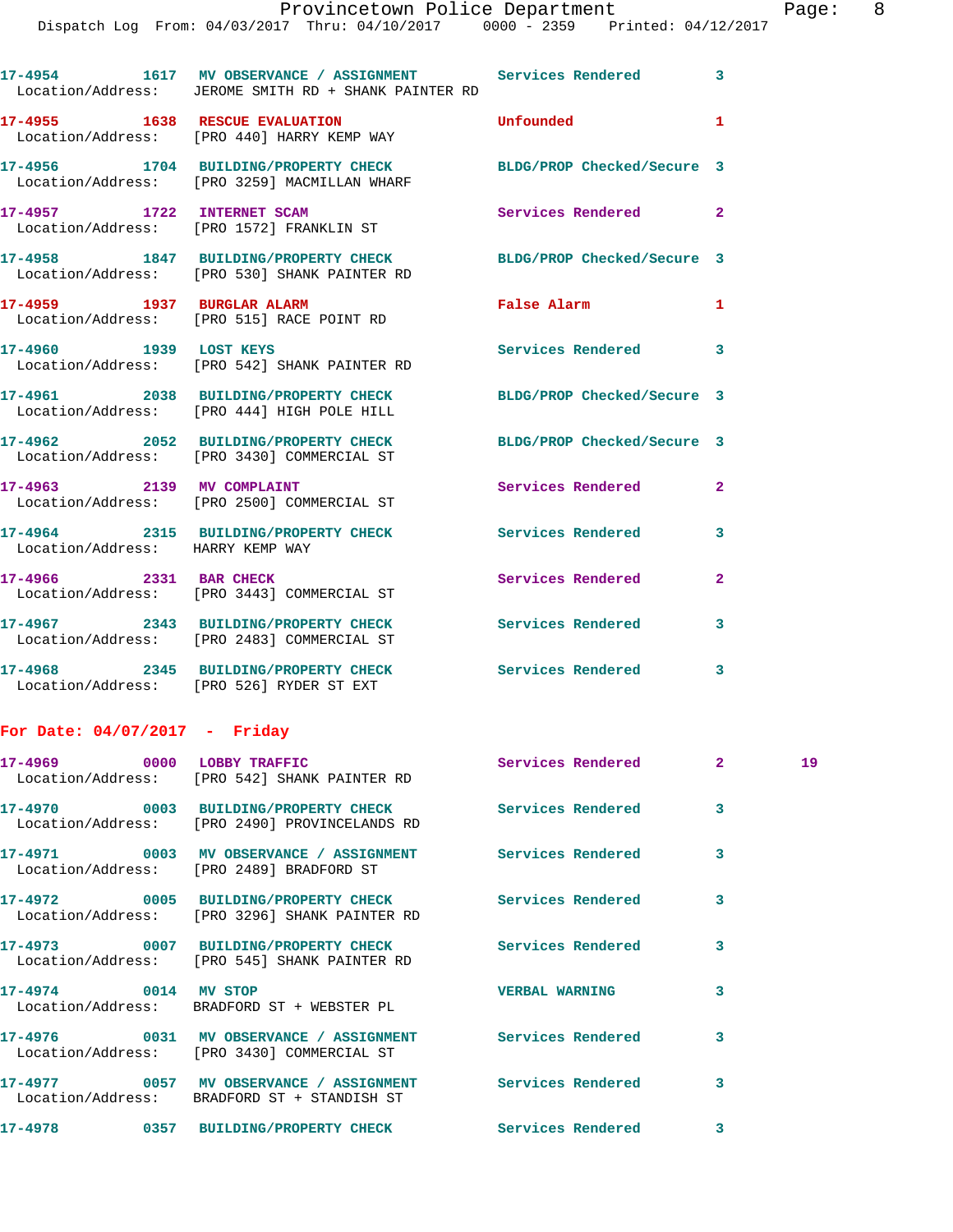|                                                          | Provincetown Police Department<br>Dispatch Log From: 04/03/2017 Thru: 04/10/2017 0000 - 2359 Printed: 04/12/2017 |                            |              |
|----------------------------------------------------------|------------------------------------------------------------------------------------------------------------------|----------------------------|--------------|
|                                                          | Location/Address: [PRO 2490] PROVINCELANDS RD                                                                    |                            |              |
|                                                          |                                                                                                                  |                            |              |
|                                                          | 17-4979 0400 MV OBSERVANCE / ASSIGNMENT Services Rendered<br>Location/Address: [PRO 106] COMMERCIAL ST           |                            | 3            |
|                                                          | 17-4980 0433 BUILDING/PROPERTY CHECK<br>Location/Address: [PRO 3259] MACMILLAN WHARF                             | Services Rendered          | 3            |
| Location/Address: [PRO 3440] ROUTE 6                     | 17-4981 0443 MV OBSERVANCE / ASSIGNMENT Services Rendered                                                        |                            | 3            |
| 17-4982 0514 MV STOP<br>Location/Address: ROUTE 6        |                                                                                                                  | <b>VERBAL WARNING</b>      | 3            |
|                                                          | 17-4983 0534 MV OBSERVANCE / ASSIGNMENT Services Rendered<br>Location/Address: COMMERCIAL ST + SNAIL RD          |                            | 3            |
|                                                          | 17-4984 0602 BUILDING/PROPERTY CHECK<br>Location/Address: [PRO 2540] RACE POINT RD                               | Services Rendered          | 3            |
|                                                          | 17-4985 0607 BUILDING/PROPERTY CHECK<br>Location/Address: [PRO 3670] SHANK PAINTER RD                            | Services Rendered          | 3            |
|                                                          | 17-4986 0618 MV OBSERVANCE / ASSIGNMENT<br>Location/Address: [PRO 3912] SHANK PAINTER RD                         | Services Rendered          | 3            |
|                                                          | 17-4987 0821 SERVICE CALL/SCHOOL<br>Location/Address: [PRO 569] WINSLOW ST                                       | Services Rendered          | 3            |
|                                                          | 17-4989 0947 BUILDING/PROPERTY CHECK<br>Location/Address: [PRO 3259] MACMILLAN WHARF                             | BLDG/PROP Checked/Secure 3 |              |
|                                                          | 17-4990 0953 PARK, WALK & TALK<br>Location/Address: [PRO 488] MAYFLOWER ST                                       | Services Rendered          | $\mathbf{2}$ |
| Location/Address: [PRO 2521] ROUTE 6                     | 17-4991 0957 MV OBSERVANCE / ASSIGNMENT Services Rendered                                                        |                            | 3            |
|                                                          | 17-4992 1007 ALARM - GENERAL/TEST<br>Location/Address: [PRO 1778] SHANK PAINTER RD                               | Services Rendered          | 1            |
|                                                          | 17-4993 1016 LOST/FOUND PROPERTY<br>Location/Address: [PRO 3449] CAPTAIN BERTIES WAY                             | Services Rendered          | 3            |
|                                                          | 17-4994 1032 MV OBSERVANCE / ASSIGNMENT Services Rendered<br>Location/Address: BRADFORD ST + HOWLAND ST          |                            | 3            |
|                                                          | 17-4995 1057 BUILDING/PROPERTY CHECK BLDG/PROP Checked/Secure 3<br>Location/Address: [PRO 16] BRADFORD ST        |                            |              |
| 17-4996 1121 MV STOP<br>Location/Address: BREWSTER ST    |                                                                                                                  | <b>VERBAL WARNING</b>      | 3            |
|                                                          | 17-4997 1152 PARKING COMPLAINT / GENERAL SPOKEN TO<br>Location/Address: [PRO 542] SHANK PAINTER RD               |                            | 3            |
| 17-4998 1253 MV HIT & RUN<br>Refer To Accident: 17-15-AC | Location/Address: [PRO 632] COMMERCIAL ST                                                                        | Could Not Locate           | 2            |
| 17-4999 1301 MV STOP                                     | Location/Address: [PRO 2513] ROUTE 6                                                                             | <b>VERBAL WARNING</b>      | 3            |
|                                                          | 17-5000 1307 MEDICAL EMERGENCY<br>Location/Address: [PRO 442] HARRY KEMP WAY                                     | <b>Services Rendered</b>   | 1            |
|                                                          | 17-5001 1319 COMPLAINT/INTERNET SCAM<br>Location/Address: [PRO 542] SHANK PAINTER RD                             | SPOKEN TO                  | 3            |
|                                                          | 17-5002 1418 ASSIST AGENCY / MUTUAL AID Services Rendered<br>Location/Address: [PRO 3162] ROUTE 6 ST             |                            | 3            |

Page: 9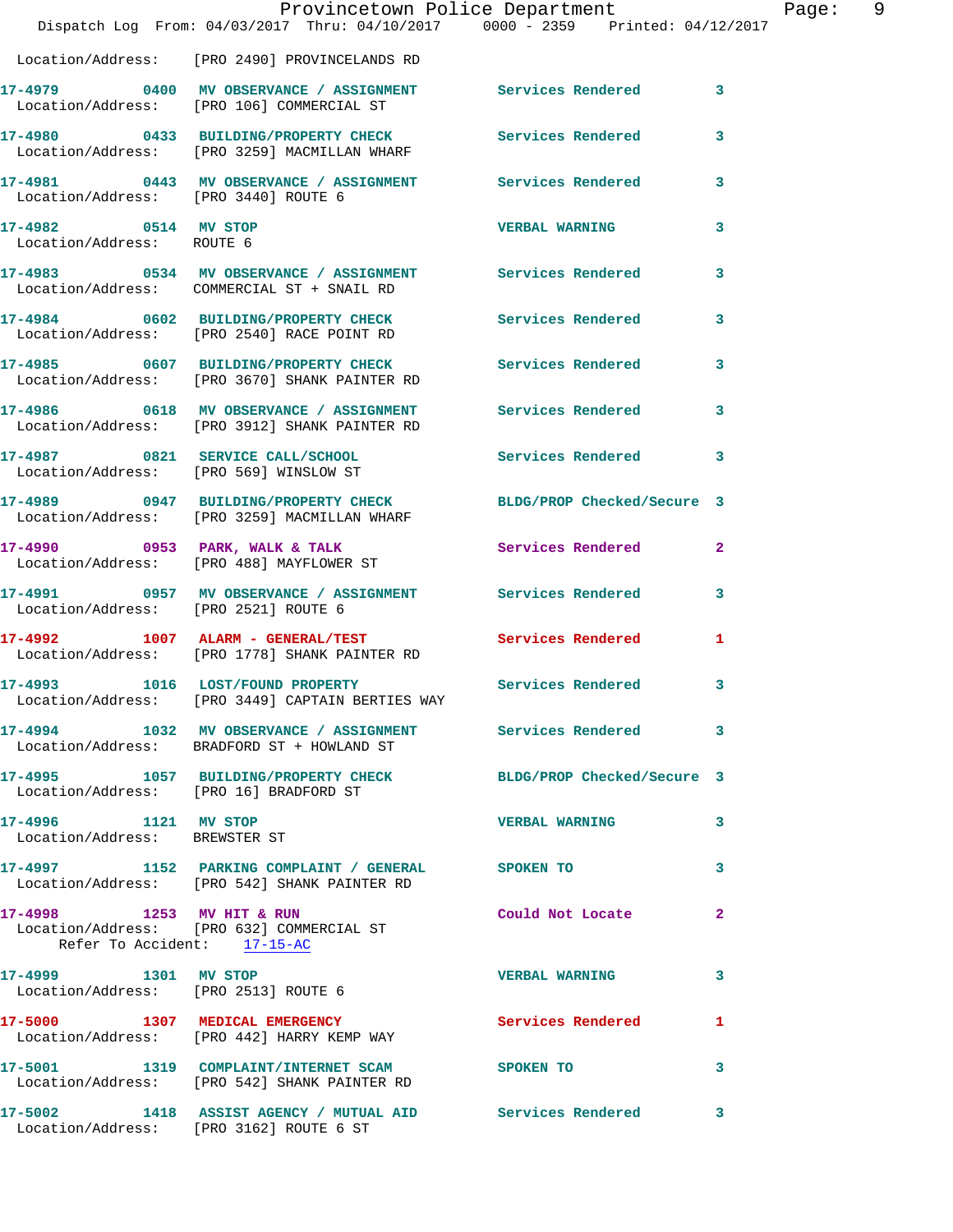Dispatch Log From: 04/03/2017 Thru: 04/10/2017 0000 - 2359 Printed: 04/12/2017

|                                                                      | 17-5003 1455 AT SCHOOL<br>Location/Address: [PRO 569] WINSLOW ST                                                  | Services Rendered 3        |                |    |
|----------------------------------------------------------------------|-------------------------------------------------------------------------------------------------------------------|----------------------------|----------------|----|
|                                                                      | 17-5004 1513 FALL/TRANSPORT<br>Location/Address: [PRO 2500] COMMERCIAL ST                                         | Transported to Hospital 1  |                |    |
|                                                                      | 17-5005 1518 911 MISDIAL<br>Location/Address: [PRO 3296] SHANK PAINTER RD                                         | Services Rendered          | 1              |    |
|                                                                      | 17-5007 1536 PARK, WALK & TALK<br>Location/Address: [PRO 105] COMMERCIAL ST                                       | <b>Services Rendered</b>   | $\mathbf{2}$   |    |
| 17-5008 1647 BIKE DAMAGED                                            | Location/Address: [PRO 265] BRADFORD ST                                                                           | Services Rendered          | $\overline{a}$ |    |
| 17-5009 1706 DIG SAFE NOTICE<br>Location/Address: [PRO 2754] ROUTE 6 |                                                                                                                   | Taken/Referred to Other 3  |                |    |
|                                                                      | 17-5010 1729 BUILDING/PROPERTY CHECK<br>Location/Address: [PRO 2500] COMMERCIAL ST                                | BLDG/PROP Checked/Secure 3 |                |    |
|                                                                      | 17-5011 1834 BUILDING/PROPERTY CHECK Services Rendered<br>Location/Address: [PRO 2977] COMMERCIAL ST              |                            | 3              |    |
|                                                                      | 17-5012 1854 MV OBSERVANCE / ASSIGNMENT Services Rendered<br>Location/Address: PROVINCELANDS RD + BRADFORD ST EXT |                            | 3              |    |
|                                                                      | 17-5013 1901 LOST WALLET<br>Location/Address: [PRO 542] SHANK PAINTER RD                                          | <b>Services Rendered</b>   | 3              |    |
|                                                                      | 17-5014 1910 PARKED MV COMPLAINT<br>Location/Address: [PRO 2385] COMMERCIAL ST                                    | Services Rendered          | $\mathbf{2}$   |    |
|                                                                      | 17-5015 2025 MV OBSERVANCE / ASSIGNMENT Services Rendered<br>Location/Address: [PRO 2478] BRADFORD ST             |                            | 3              |    |
| 17-5016 2100 DECEASED FOX                                            | Location/Address: STANDISH ST + BRADFORD ST                                                                       | Services Rendered          | $\mathbf{2}$   |    |
| Location/Address: [PRO 58] BRADFORD ST                               | 17-5017 2119 MV OBSERVANCE / ASSIGNMENT Services Rendered                                                         |                            | 3              |    |
|                                                                      | 17-5018 2158 BUILDING/PROPERTY CHECK BLDG/PROP Checked/Secure 3<br>Location/Address: [PRO 440] HARRY KEMP WAY     |                            |                |    |
| 17-5020 2211 BAR CHECK                                               | Location/Address: [PRO 3443] COMMERCIAL ST                                                                        | <b>Services Rendered</b>   | $\mathbf{2}$   |    |
|                                                                      | 17-5021 2231 BUILDING/PROPERTY CHECK<br>Location/Address: [PRO 2539] RYDER ST EXT                                 | BLDG/PROP Checked/Secure 3 |                |    |
| For Date: $04/08/2017$ - Saturday                                    |                                                                                                                   |                            |                |    |
| 17-5022 0000 LOBBY TRAFFIC                                           | Location/Address: [PRO 542] SHANK PAINTER RD                                                                      | Services Rendered 2        |                | 11 |
|                                                                      | 17-5024 0020 BUILDING/PROPERTY CHECK<br>Location/Address: [PRO 3296] SHANK PAINTER RD                             | BLDG/PROP Checked/Secure 3 |                |    |
|                                                                      | 17-5025 0027 BUILDING/PROPERTY CHECK<br>Location/Address: [PRO 3259] MACMILLAN WHARF                              | BLDG/PROP Checked/Secure 3 |                |    |
| 17-5026 0036 BAR CHECK                                               | Location/Address: [PRO 272] COMMERCIAL ST                                                                         | Services Rendered          | $\mathbf{2}$   |    |
| 17-5028 0037 BAR CHECK                                               |                                                                                                                   | Services Rendered          | 2              |    |

**17-5029 0040 BUILDING/PROPERTY CHECK Services Rendered 3** 

Location/Address: [PRO 3443] COMMERCIAL ST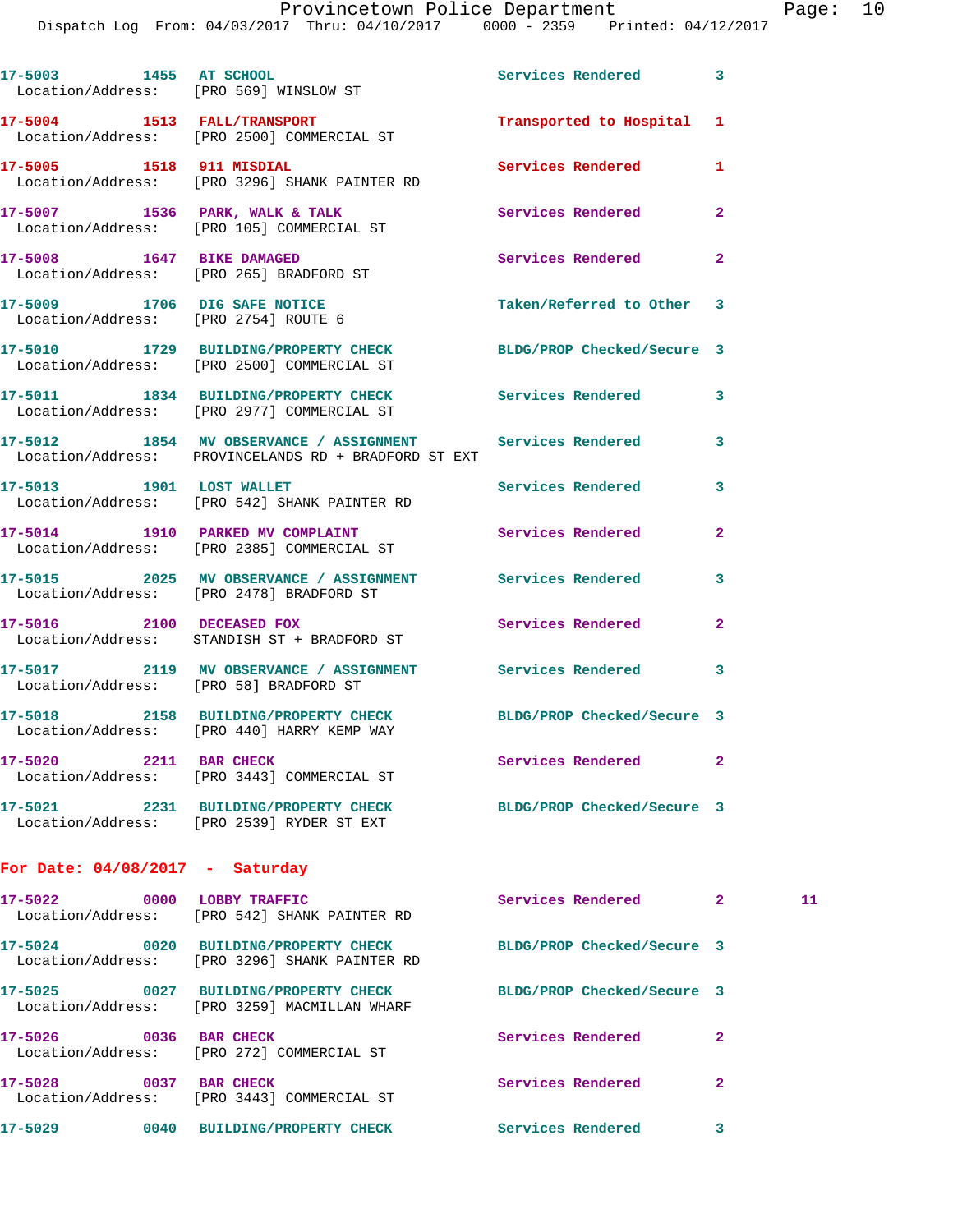|                                                                    | Provincetown Police Department<br>Dispatch Log From: 04/03/2017 Thru: 04/10/2017 0000 - 2359 Printed: 04/12/2017 |                            |                |
|--------------------------------------------------------------------|------------------------------------------------------------------------------------------------------------------|----------------------------|----------------|
|                                                                    | Location/Address: [PRO 182] COMMERCIAL ST                                                                        |                            |                |
|                                                                    | 17-5030 0053 MV OBSERVANCE / ASSIGNMENT No Action Required<br>Location/Address: RYDER ST + BRADFORD ST           |                            | 3              |
|                                                                    | 17-5031 0059 MV OBSERVANCE / ASSIGNMENT Services Rendered<br>Location/Address: BRADFORD ST + HOWLAND ST          |                            | 3              |
|                                                                    | 17-5034 0126 MV DISABLED<br>Location/Address: [PRO 539] SHANK PAINTER RD                                         | Services Rendered          | $\overline{a}$ |
|                                                                    | 17-5032 0137 BUILDING/PROPERTY CHECK Services Rendered<br>Location/Address: [PRO 2483] COMMERCIAL ST             |                            | 3              |
|                                                                    | 17-5033 0152 ASSIST CITIZEN<br>Location/Address: [PRO 526] RYDER ST EXT                                          | SPOKEN TO                  | 3              |
|                                                                    | 17-5035 0233 MV OBSERVANCE / ASSIGNMENT<br>Location/Address: BRADFORD ST + STANDISH ST                           | No Action Required         | 3              |
|                                                                    |                                                                                                                  | No Action Required         | 3              |
| $17-5037$ 0244 ALARM - FIRE                                        | Location/Address: [PRO 488] MAYFLOWER ST                                                                         | False Alarm                | 1              |
|                                                                    | 17-5038 0312 BUILDING/PROPERTY CHECK<br>Location/Address: [PRO 539] SHANK PAINTER RD                             | BLDG/PROP Checked/Secure 3 |                |
|                                                                    | 17-5039 0336 MEDICAL EMERGENCY<br>Location/Address: [PRO 105] COMMERCIAL ST                                      | Services Rendered          | 1              |
| Location/Address: [PRO 3440] ROUTE 6                               | 17-5040 0547 MV OBSERVANCE / ASSIGNMENT Services Rendered                                                        |                            | 3              |
|                                                                    | 17-5041 0552 BUILDING/PROPERTY CHECK<br>Location/Address: [PRO 519] RACE POINT RD                                | BLDG/PROP Checked/Secure 3 |                |
| 17-5042 0602 MV STOP<br>Location/Address: ROUTE 6                  |                                                                                                                  | Citation/Warning Issued 3  |                |
|                                                                    | Location/Address: SHANK PAINTER RD + ROUTE 6                                                                     |                            | 3              |
|                                                                    | 17-5044 0624 BUILDING/PROPERTY CHECK<br>Location/Address: [PRO 530] SHANK PAINTER RD                             | Services Rendered          | 3              |
| 17-5045 0632 COMPLAINT                                             | Location/Address: [PRO 512] PRINCE ST                                                                            | Services Rendered          | 3              |
|                                                                    | 17-5046 0752 BUILDING/PROPERTY CHECK<br>Location/Address: [PRO 2540] RACE POINT RD                               | BLDG/PROP Checked/Secure 3 |                |
|                                                                    | 17-5047 6758 MV OBSERVANCE / ASSIGNMENT Services Rendered<br>Location/Address: [PRO 106] COMMERCIAL ST           |                            | 3              |
| Location/Address: [PRO 3287] ROUTE 6                               | 17-5048 0759 BUILDING/PROPERTY CHECK                                                                             | BLDG/PROP Checked/Secure 3 |                |
|                                                                    | 17-5049 0804 ANIMAL CALL/PET PANTRY<br>Location/Address: [PRO 3296] SHANK PAINTER RD                             | Services Rendered          | $\mathbf{2}$   |
|                                                                    | 17-5050 0838 ASSIST AGENCY /WATER DEPT<br>Location/Address: [PRO 115] COMMERCIAL ST                              | Taken/Referred to Other    | 3              |
|                                                                    | 17-5051 0844 BUILDING/PROPERTY CHECK<br>Location/Address: [PRO 3259] MACMILLAN WHARF                             | BLDG/PROP Checked/Secure 3 |                |
| 17-5052 0859 ANIMAL CALL<br>Location/Address: [PRO 3188] MEADOW RD |                                                                                                                  | Services Rendered          | $\mathbf{2}$   |

Page: 11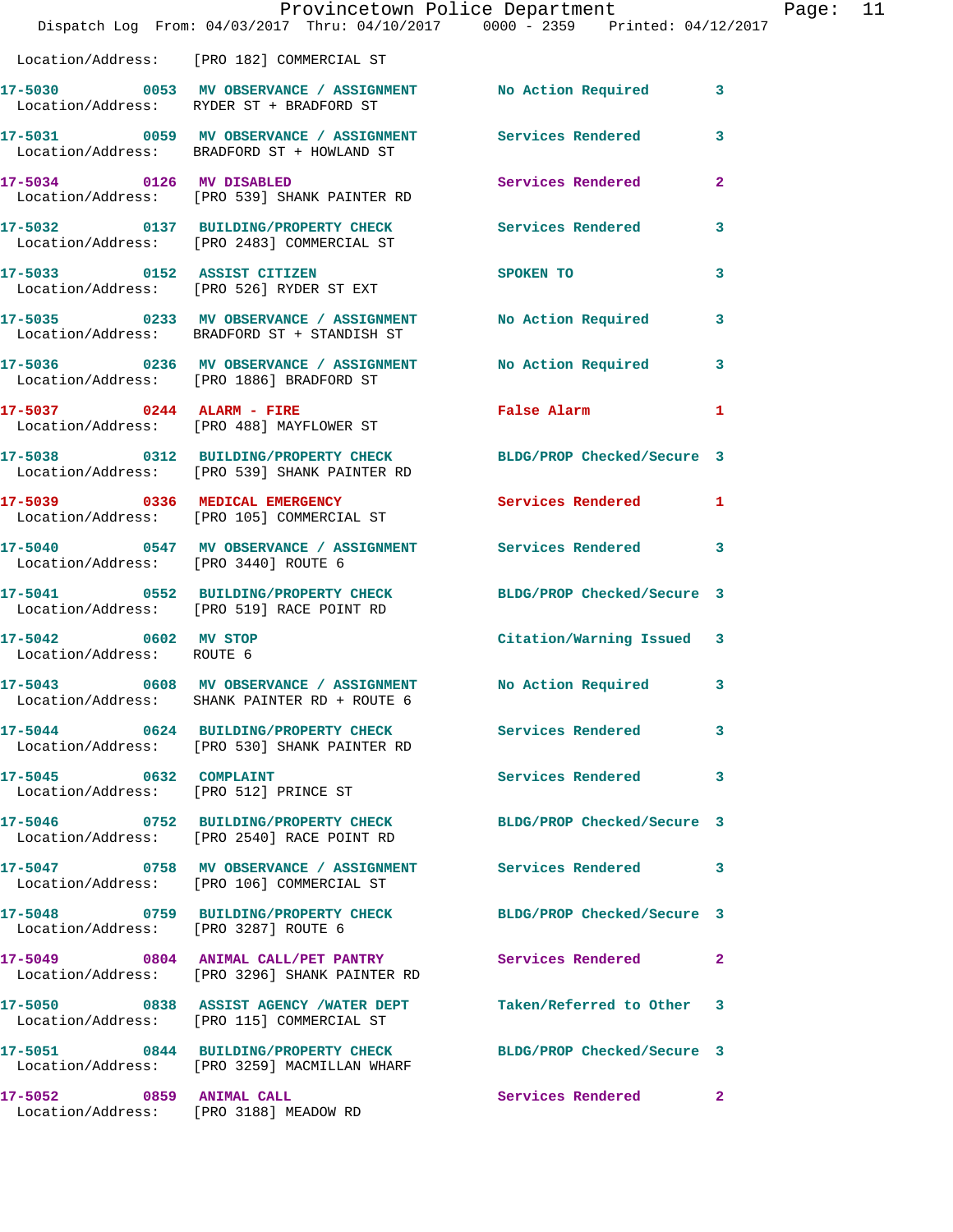## Provincetown Police Department Page: 12

| 17-5053 0909 MV STOP                                           | Location/Address: SHANK PAINTER RD                                                                                     | <b>VERBAL WARNING</b>      | 3              |   |
|----------------------------------------------------------------|------------------------------------------------------------------------------------------------------------------------|----------------------------|----------------|---|
|                                                                | 17-5055 0946 MV OBSERVANCE / ASSIGNMENT Services Rendered<br>Location/Address: BRADFORD ST + STANDISH ST               |                            | 3              |   |
|                                                                | 17-5054      0959 ANIMAL CALL/RABIES CLINIC       Services Rendered<br>Location/Address:   [PRO 2645] SHANK PAINTER RD |                            | $\overline{a}$ |   |
|                                                                | 17-5056 1013 ANIMAL CALL/PET PANTRY Services Rendered<br>Location/Address: [PRO 2368] SHANK PAINTER RD                 |                            | $\overline{2}$ |   |
| 17-5057 1015 ASSIST CITIZEN<br>Location/Address: COMMERCIAL ST |                                                                                                                        | Services Rendered          | 3              |   |
| Location/Address: [TRU] ROUTE 6                                | 17-5059 1110 ASSIST AGENCY / MUTUAL AID Services Rendered                                                              |                            | 3              |   |
|                                                                | 17-5060 1134 PARADE/FUNERAL<br>Location/Address: [PRO 1645] HARRY KEMP WAY                                             | Services Rendered          | $\overline{2}$ |   |
|                                                                | 17-5062 1347 ASSIST AGENCY /WATER DEPT SPOKEN TO<br>Location/Address: [PRO 542] SHANK PAINTER RD                       |                            | 3              |   |
|                                                                | 17-5063 1435 ASSIST CITIZEN<br>Location/Address: [PRO 542] SHANK PAINTER RD                                            | SPOKEN TO                  | 3              |   |
| Location/Address: [PRO 83] CENTER ST                           | 17-5064 1507 PARKING COMPLAINT / GENERAL Citation/Warning Issued 3                                                     |                            |                |   |
|                                                                | 17-5065 1516 BUILDING/PROPERTY CHECK BLDG/PROP Checked/Secure 3<br>Location/Address: [PRO 519] RACE POINT RD           |                            |                |   |
|                                                                | 17-5066 1531 BUILDING/PROPERTY CHECK BLDG/PROP Checked/Secure 3<br>Location/Address: [PRO 1778] SHANK PAINTER RD       |                            |                |   |
|                                                                | $17-5067$ 1539 PARK, WALK & TALK<br>Location/Address: [PRO 105] COMMERCIAL ST                                          | Services Rendered          | $\mathbf{2}$   |   |
|                                                                | 17-5068 1550 ABANDONED 911/MISDIAL Services Rendered<br>Location/Address: [PRO 78] BRADFORD ST                         |                            | $\mathbf{1}$   |   |
|                                                                | 17-5069 1553 WIRES DOWN<br>Location/Address:    HARRY KEMP WAY + CONWELL ST                                            | Services Rendered          | $\mathbf{2}$   | 3 |
|                                                                | 17-5070 1616 LOST GOLD BRACELET<br>Location/Address: [PRO 542] SHANK PAINTER RD                                        | Services Rendered          | 3              |   |
|                                                                | 17-5071 1629 PARKING COMPLAINT<br>Location/Address: COMMERCIAL ST + BANGS ST                                           | No Action Required         | 3              |   |
|                                                                | 17-5072 1721 BUILDING/PROPERTY CHECK<br>Location/Address: [PRO 3163] WINTHROP ST                                       | Services Rendered          | 3              |   |
| 17-5073 1750 BURST PIPE                                        | Location/Address: PLEASANT ST + SNOWS LN                                                                               | Taken/Referred to Other    | 3              |   |
|                                                                | 17-5074 1855 BUILDING/PROPERTY CHECK<br>Location/Address: [PRO 72] PROVINCELANDS RD                                    | BLDG/PROP Checked/Secure 3 |                |   |
| 17-5075 1859 ASSIST CITIZEN                                    | Location/Address: [PRO 1080] PLEASANT ST                                                                               | Services Rendered          | 3              |   |
| Location/Address: [PRO 521] ROUTE 6                            | 17-5076 1924 BUILDING/PROPERTY CHECK Services Rendered                                                                 |                            | 3              |   |
| 17-5077 1934 MV DISABLED                                       | Location/Address: [PRO 175] COMMERCIAL ST                                                                              | Services Rendered          | 3              |   |
|                                                                | 17-5078 2043 BUILDING/PROPERTY CHECK<br>Location/Address: [PRO 525] COMMERCIAL ST                                      | BLDG/PROP Checked/Secure 3 |                |   |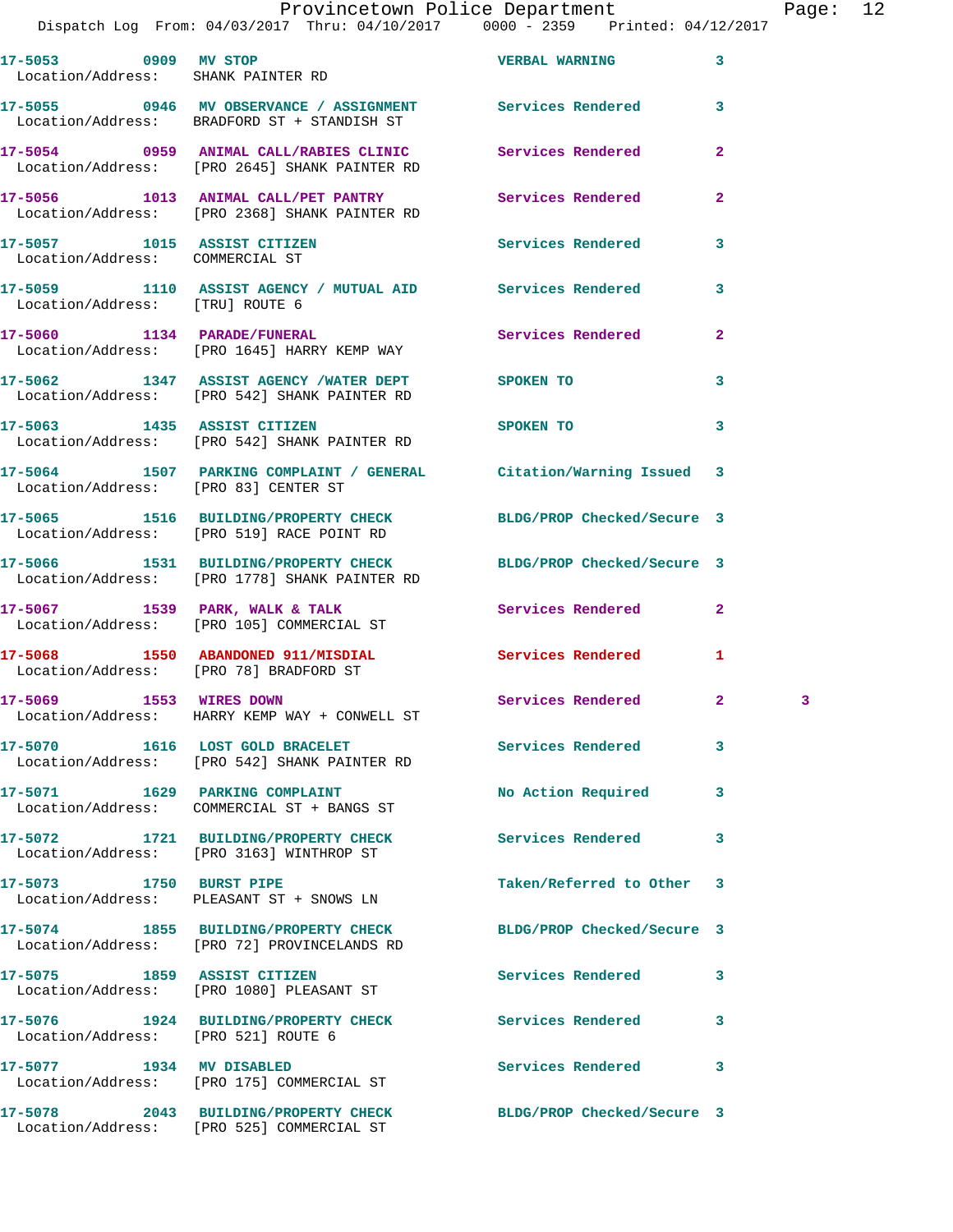| Provincetown Police Department |                                   |  |  | Page: 13                        |  |  |
|--------------------------------|-----------------------------------|--|--|---------------------------------|--|--|
|                                | From: 04/03/2017 Thru: 04/10/2017 |  |  | 0000 - 2359 Printed: 04/12/2017 |  |  |

Dispatch Log

|                                      | 17-5079 2125 COMPLAINT<br>Location/Address: [PRO 542] SHANK PAINTER RD                                                  | Services Rendered          | 3            |   |
|--------------------------------------|-------------------------------------------------------------------------------------------------------------------------|----------------------------|--------------|---|
|                                      | 17-5080 2158 BUILDING/PROPERTY CHECK BLDG/PROP Checked/Secure 3<br>Location/Address: [PRO 516] RACE POINT RD            |                            |              |   |
|                                      | 17-5081 2222 BAR CHECK<br>Location/Address: [PRO 399] COMMERCIAL ST                                                     | <b>Services Rendered</b>   | $\mathbf{2}$ |   |
|                                      | 17-5083 2255 MEDICAL EMERGENCY<br>Location/Address: [PRO 1006] NELSON AVE                                               | PATIENT REFUSAL            | 1            |   |
| For Date: $04/09/2017 -$ Sunday      |                                                                                                                         |                            |              |   |
|                                      | 17-5084 0002 LOBBY TRAFFIC<br>Location/Address: [PRO 542] SHANK PAINTER RD                                              | Services Rendered          | $\mathbf{2}$ | 7 |
|                                      | 17-5086 60047 MV OBSERVANCE / ASSIGNMENT Services Rendered<br>Location/Address: [PRO 2859] BRADFORD ST                  |                            | 3            |   |
|                                      | 17-5087 0056 BUILDING/PROPERTY CHECK<br>Location/Address: [PRO 440] HARRY KEMP WAY                                      | BLDG/PROP Checked/Secure 3 |              |   |
|                                      | 17-5088 			 0105 BUILDING/PROPERTY CHECK 				BLDG/PROP Checked/Secure 3<br>Location/Address: [PRO 3259] MACMILLAN WHARF |                            |              |   |
|                                      | 17-5089 0109 MV OBSERVANCE / ASSIGNMENT Services Rendered<br>Location/Address: [PRO 2577] BRADFORD ST                   |                            | 3            |   |
|                                      | 17-5090 0116 MV OBSERVANCE / ASSIGNMENT No Action Required<br>Location/Address: [PRO 413] CONWELL ST                    |                            | 3            |   |
|                                      | 17-5091 0122 BUILDING/PROPERTY CHECK<br>Location/Address: [PRO 3609] COMMERCIAL ST                                      | BLDG/PROP Checked/Secure 3 |              |   |
|                                      | 17-5092 0151 BUILDING/PROPERTY CHECK<br>Location/Address: [PRO 182] COMMERCIAL ST                                       | Services Rendered          | 3            |   |
|                                      | 17-5093 0203 BUILDING/PROPERTY CHECK<br>Location/Address: [PRO 3430] COMMERCIAL ST                                      | BLDG/PROP Checked/Secure 3 |              |   |
|                                      | 17-5094 0217 BUILDING/PROPERTY CHECK Services Rendered<br>Location/Address: [PRO 2483] COMMERCIAL ST                    |                            | 3            |   |
|                                      | 17-5095 0224 MV OBSERVANCE / ASSIGNMENT Services Rendered<br>Location/Address: [PRO 94] BRADFORD ST                     |                            | 3            |   |
|                                      | 17-5096 0234 BUILDING/PROPERTY CHECK<br>Location/Address: [PRO 447] JEROME SMITH RD                                     | BLDG/PROP Checked/Secure 3 |              |   |
| Location/Address: [PRO 3921] ROUTE 6 | 17-5097 0259 BUILDING/PROPERTY CHECK BLDG/PROP Checked/Secure 3                                                         |                            |              |   |
|                                      | 17-5098 0505 BUILDING/PROPERTY CHECK<br>Location/Address: [PRO 1778] SHANK PAINTER RD                                   | BLDG/PROP Checked/Secure 3 |              |   |
|                                      | 17-5099 0507 BUILDING/PROPERTY CHECK BLDG/PROP Checked/Secure 3<br>Location/Address: [PRO 545] SHANK PAINTER RD         |                            |              |   |
| Location/Address: [PRO 3440] ROUTE 6 | 17-5100 0518 MV OBSERVANCE / ASSIGNMENT Services Rendered                                                               |                            | 3            |   |
|                                      | 17-5101 0541 BUILDING/PROPERTY CHECK<br>Location/Address: [PRO 2540] RACE POINT RD                                      | Services Rendered          | 3            |   |
|                                      | 17-5102 0556 BUILDING/PROPERTY CHECK Services Rendered<br>Location/Address: [PRO 2499] RACE POINT RD                    |                            | 3            |   |
|                                      |                                                                                                                         |                            |              |   |

**17-5103 0613 MV OBSERVANCE / ASSIGNMENT Services Rendered 3**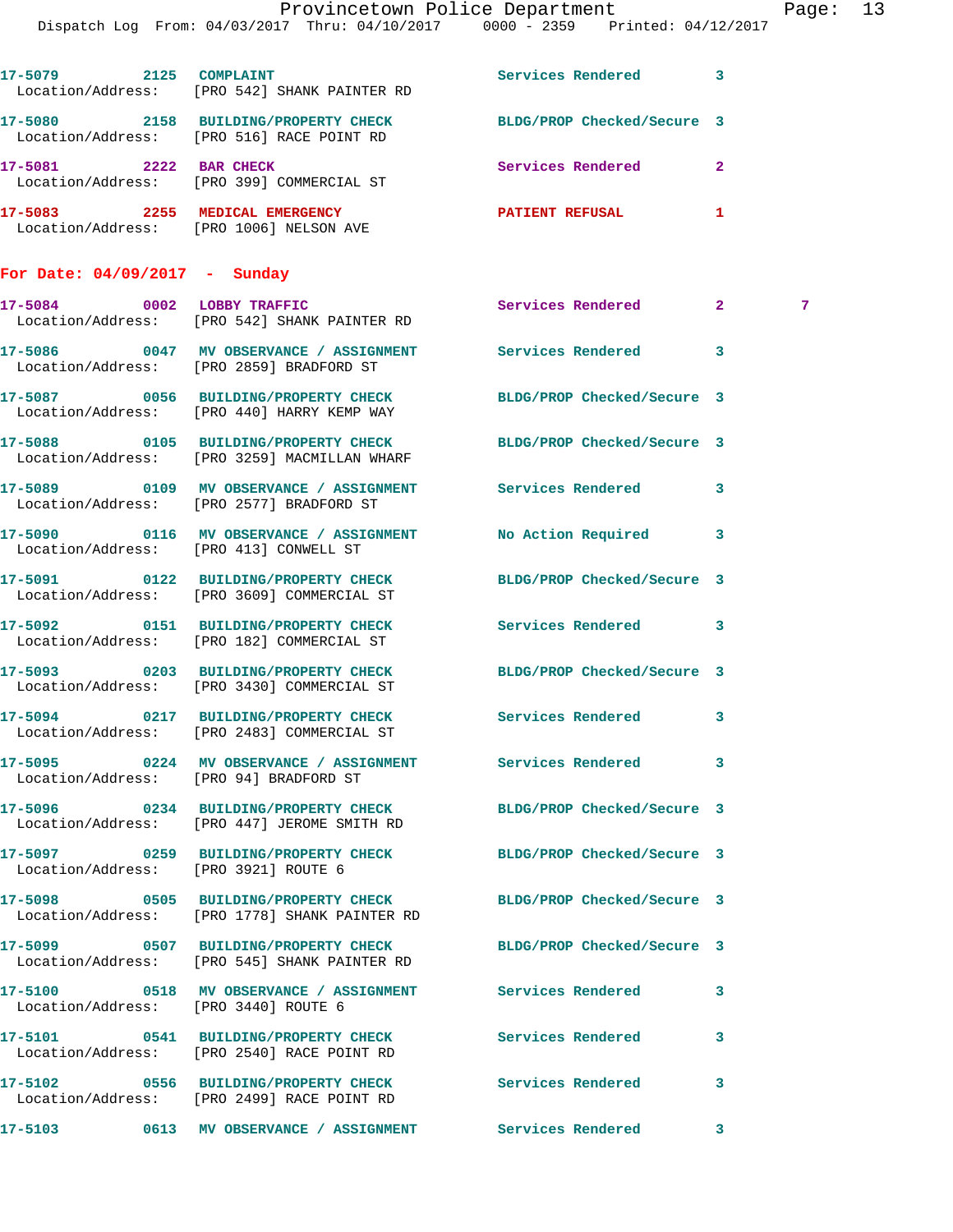|                                                      | Dispatch Log From: 04/03/2017 Thru: 04/10/2017 0000 - 2359 Printed: 04/12/2017                                    | Provincetown Police Department |                | Page: 14 |  |
|------------------------------------------------------|-------------------------------------------------------------------------------------------------------------------|--------------------------------|----------------|----------|--|
| Location/Address: [PRO 2519] ROUTE 6                 |                                                                                                                   |                                |                |          |  |
|                                                      | 17-5104 0740 BUILDING/PROPERTY CHECK BLDG/PROP Checked/Secure 3<br>Location/Address: [PRO 1638] COMMERCIAL ST     |                                |                |          |  |
|                                                      | 17-5105 0741 BUILDING/PROPERTY CHECK BLDG/PROP Checked/Secure 3<br>Location/Address: [PRO 2539] RYDER ST EXT      |                                |                |          |  |
|                                                      | 17-5107 0810 MV OBSERVANCE / ASSIGNMENT Services Rendered 3<br>Location/Address: [PRO 3259] MACMILLAN WHARF       |                                |                |          |  |
|                                                      | 17-5108 0816 MV COMPLAINT<br>Location/Address: [PRO 3259] MACMILLAN WHARF                                         | <b>Services Rendered</b>       | $\mathbf{2}$   |          |  |
| Location/Address: [PRO 3440] ROUTE 6                 | 17-5109 0859 MV OBSERVANCE / ASSIGNMENT No Action Required                                                        |                                | $\mathbf{3}$   |          |  |
|                                                      | 17-5110      0905   SERVICE CALL/EASTER BREAKFAST     Services Rendered<br>Location/Address:   [PRO 3222]ALDEN ST |                                | 3              |          |  |
| Location/Address: [TRU] POND ST                      | 17-5111 0938 ASSIST AGENCY / MUTUAL AID Services Rendered                                                         |                                | 3              |          |  |
|                                                      | 17-5112 0939 AIRCRAFT/DRONE<br>Location/Address: [PRO 444] HIGH POLE HILL                                         | Services Rendered              | $\overline{2}$ |          |  |
|                                                      | 17-5113 0953 LOST/FOUND PROPERTY<br>Location/Address: [PRO 3443] COMMERCIAL ST                                    | Services Rendered              | 3              |          |  |
|                                                      | 17-5116 1200 SERVICE CALL/INVESTIGATIONS Services Rendered 3<br>Location/Address: [PRO 542] SHANK PAINTER RD      |                                |                |          |  |
|                                                      | 17-5114 1315 PARK, WALK & TALK 1997 Services Rendered<br>Location/Address: [PRO 105] COMMERCIAL ST                |                                | $\mathbf{2}$   |          |  |
| 17-5115 1357 MV STOP<br>Location/Address: CONWELL ST |                                                                                                                   | VERBAL WARNING 3               |                |          |  |
| Location/Address: [PRO 16] BRADFORD ST               | 17-5117 1411 BUILDING/PROPERTY CHECK BLDG/PROP Checked/Secure 3                                                   |                                |                |          |  |
| 17-5118<br>Location/Address: ROUTE 6 + SNAIL RD      | 1515 MV OBSERVANCE / ASSIGNMENT Services Rendered 3                                                               |                                |                |          |  |
|                                                      | 17-5119 1537 PARK, WALK & TALK 1998 Services Rendered<br>Location/Address: [PRO 165] COMMERCIAL ST                |                                | $\mathbf{2}$   |          |  |
| Location/Address: NELSON AVE                         | 17-5120 1601 PARK, WALK & TALK Services Rendered                                                                  |                                | $\mathbf{2}$   |          |  |
|                                                      | 17-5121 1636 MV OBSERVANCE / ASSIGNMENT Services Rendered<br>Location/Address: [PRO 525] COMMERCIAL ST            |                                | 3              |          |  |
| Location: [TRU] TRURO PD                             | 17-5122 1656 ASSIST TRURO/DOG FOUND Services Rendered                                                             |                                | 3              |          |  |
|                                                      | 17-5123 1757 BUILDING/PROPERTY CHECK BLDG/PROP Checked/Secure 3<br>Location/Address: [PRO 433] RYDER ST EXT       |                                |                |          |  |
|                                                      | 17-5124 1808 BAR CHECK<br>Location/Address: [PRO 2737] COMMERCIAL ST                                              | Services Rendered              | $\mathbf{2}$   |          |  |
|                                                      | 17-5125 1808 BUILDING/PROPERTY CHECK Services Rendered<br>Location/Address: [PRO 3317] CEMETERY RD                |                                | 3              |          |  |
|                                                      | 17-5126 1808 BUILDING/PROPERTY CHECK Services Rendered 3<br>Location/Address: [PRO 3318] CEMETERY RD              |                                |                |          |  |
|                                                      | 17-5127 1859 BUILDING/PROPERTY CHECK BLDG/PROP Checked/Secure 3<br>Location/Address: [PRO 2490] PROVINCELANDS RD  |                                |                |          |  |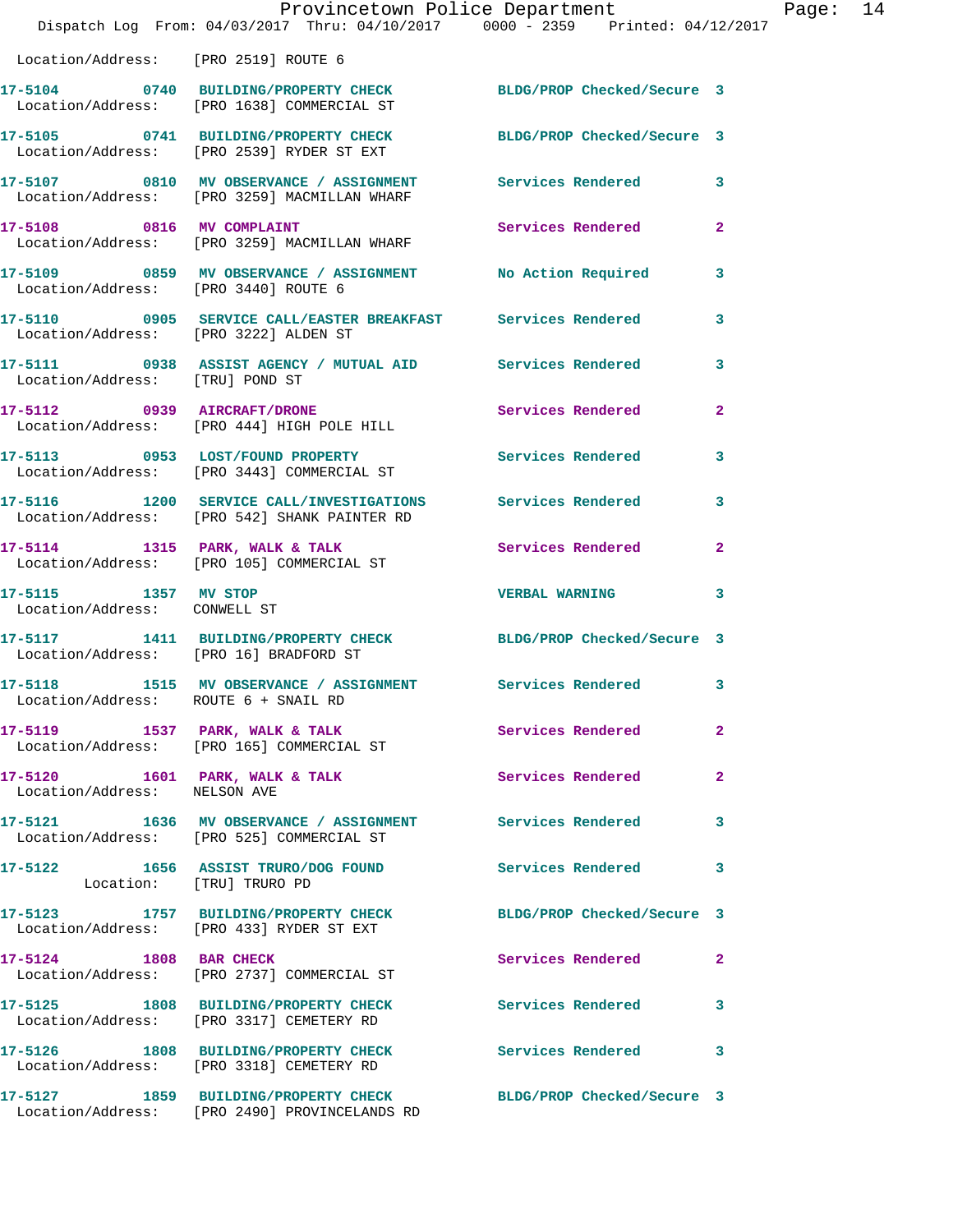|                                 | Dispatch Log From: 04/03/2017 Thru: 04/10/2017 0000 - 2359 Printed: 04/12/2017                                  |                            |                |    |
|---------------------------------|-----------------------------------------------------------------------------------------------------------------|----------------------------|----------------|----|
|                                 | 17-5128 1903 BUILDING/PROPERTY CHECK<br>Location/Address: [PRO 99] COMMERCIAL ST                                | BLDG/PROP Checked/Secure 3 |                |    |
|                                 | 17-5129 1930 BUILDING/PROPERTY CHECK Services Rendered 3<br>Location/Address: [PRO 433] RYDER ST EXT            |                            |                |    |
|                                 | 17-5130 1952 BUILDING/PROPERTY CHECK BLDG/PROP Checked/Secure 3<br>Location/Address: [PRO 530] SHANK PAINTER RD |                            |                |    |
|                                 | 17-5131 2031 BUILDING/PROPERTY CHECK<br>Location/Address: [PRO 3259] MACMILLAN WHARF                            | Services Rendered 3        |                |    |
|                                 | 17-5132 2046 MV OBSERVANCE / ASSIGNMENT<br>Location/Address: [PRO 595] BRADFORD ST                              | Services Rendered 3        |                |    |
|                                 | 17-5133 2046 BUILDING/PROPERTY CHECK<br>Location/Address: [PRO 3430] COMMERCIAL ST                              | BLDG/PROP Checked/Secure 3 |                |    |
|                                 | 17-5134 2125 BUILDING/PROPERTY CHECK BLDG/PROP Checked/Secure 3<br>Location/Address: [PRO 516] RACE POINT RD    |                            |                |    |
|                                 | 17-5135 2141 ASSIST AGENCY / MUTUAL AID Services Rendered 3<br>Location/Address: [PRO 542] SHANK PAINTER RD     |                            |                |    |
| 17-5136 2150 HAZARDS            | Location/Address: [PRO 2479] ROUTE 6                                                                            | Removed Hazard             | $\overline{2}$ |    |
|                                 | 17-5137 2207 BUILDING/PROPERTY CHECK<br>Location/Address: [PRO 182] COMMERCIAL ST                               | BLDG/PROP Checked/Secure 3 |                |    |
|                                 | 17-5138 2248 LOBBY TRAFFIC<br>Location/Address: [PRO 542] SHANK PAINTER RD                                      | Services Rendered 3        |                | 24 |
| For Date: $04/10/2017$ - Monday |                                                                                                                 |                            |                |    |
|                                 | 17-5139 0000 BUILDING/PROPERTY CHECK<br>Location/Address: [PRO 3259] MACMILLAN WHARF                            | Services Rendered 3        |                |    |
| 17-5140 0008 MEDICAL/BACK PAIN  | Location/Address: [PRO 442] HARRY KEMP WAY                                                                      | <b>Services Rendered</b>   | $\mathbf{1}$   |    |
|                                 | 17-5141 0018 MV OBSERVANCE / ASSIGNMENT Services Rendered 3<br>Location/Address: BRADFORD ST + HOWLAND ST       |                            |                |    |
|                                 | 17-5142 0033 BUILDING/PROPERTY CHECK BLDG/PROP Checked/Secure 3<br>Location/Address: [PRO 1638] COMMERCIAL ST   |                            |                |    |
|                                 | 17-5143 0039 MV OBSERVANCE / ASSIGNMENT Services Rendered 3<br>Location/Address: [PRO 2577] BRADFORD ST         |                            |                |    |
|                                 |                                                                                                                 |                            |                |    |

**17-5145 0124 BUILDING/PROPERTY CHECK Services Rendered 3** 

**17-5146 0137 MV OBSERVANCE / ASSIGNMENT Services Rendered 3** 

**17-5147 0151 911 TEST CALLS Services Rendered 3** 

**17-5144 0106 MV STOP VERBAL WARNING 3**  Location/Address: [PRO 2977] COMMERCIAL ST + MAYFLOWER AVE

Location/Address: [PRO 182] COMMERCIAL ST

Location/Address: [PRO 2521] ROUTE 6

Location/Address: [PRO 542] SHANK PAINTER RD

**17-5148 0229 MV OBSERVANCE / ASSIGNMENT Services Rendered 3**  Location/Address: BRADFORD ST + RYDER ST

**17-5149 0236 BUILDING/PROPERTY CHECK Services Rendered 3** 

 Location/Address: [PRO 526] RYDER ST EXT **17-5150 0241 BUILDING/PROPERTY CHECK Services Rendered 3** 

Location/Address: [PRO 2481] TREMONT ST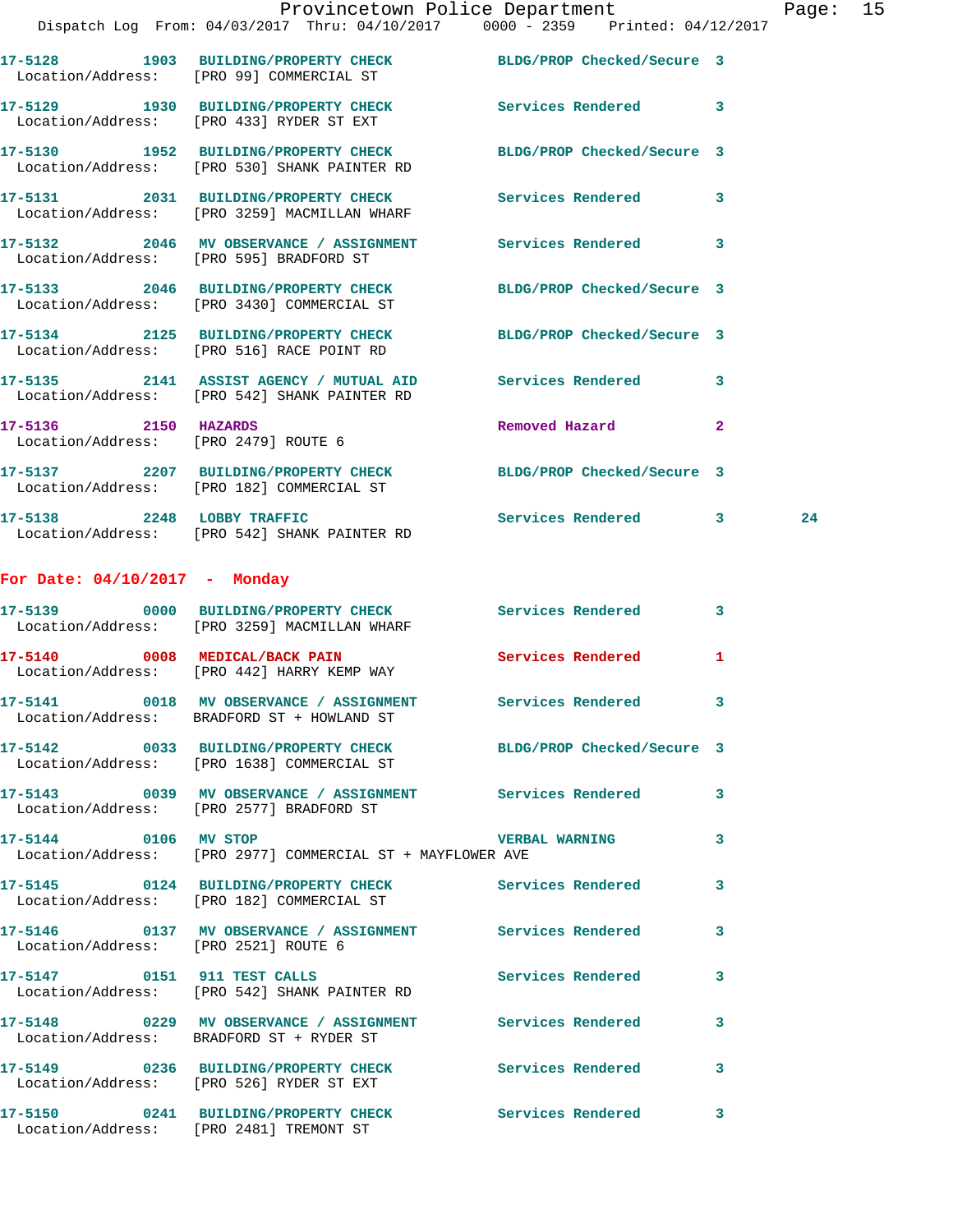|                                                                   | 17-5151 0248 BUILDING/PROPERTY CHECK Services Rendered<br>Location/Address: [PRO 545] SHANK PAINTER RD       |                            | $\mathbf{3}$               |
|-------------------------------------------------------------------|--------------------------------------------------------------------------------------------------------------|----------------------------|----------------------------|
|                                                                   | 17-5152 0257 MV OBSERVANCE / ASSIGNMENT<br>Location/Address: BRADFORD ST + STANDISH ST                       | <b>Services Rendered</b>   | $\mathbf{3}$               |
|                                                                   | 17-5153 0301 BUILDING/PROPERTY CHECK<br>Location/Address: [PRO 444] HIGH POLE HILL                           | BLDG/PROP Checked/Secure 3 |                            |
|                                                                   | 17-5154 0451 BUILDING/PROPERTY CHECK<br>Location/Address: [PRO 2489] BRADFORD ST                             | Services Rendered          | 3                          |
|                                                                   | 17-5155 0515 MV OBSERVANCE / ASSIGNMENT<br>Location/Address: [PRO 3259] MACMILLAN WHARF                      | <b>Services Rendered</b>   | $\overline{\mathbf{3}}$    |
| Location/Address: [PRO 16] BRADFORD ST                            | 17-5156 0522 BUILDING/PROPERTY CHECK                                                                         | BLDG/PROP Checked/Secure 3 |                            |
| Location/Address: ROUTE 6                                         | 17-5157 0535 MV OBSERVANCE / ASSIGNMENT Services Rendered                                                    |                            | 3                          |
|                                                                   | 17-5158 		 0555 MV OBSERVANCE / ASSIGNMENT Services Rendered<br>Location/Address: [PRO 530] SHANK PAINTER RD |                            | $\overline{\phantom{a}}$ 3 |
|                                                                   | 17-5159 0556 VERBAL STOP SIGN<br>Location/Address: [PRO 3670] SHANK PAINTER RD                               | <b>VERBAL WARNING</b>      | 3                          |
| 17-5160 0616 DECEASED BIRD                                        | Location/Address: COURT ST + COMMERCIAL ST                                                                   | Taken/Referred to Other 2  |                            |
|                                                                   | 17-5161 0732 BUILDING/PROPERTY CHECK<br>Location/Address: [PRO 3430] COMMERCIAL ST                           | <b>Services Rendered</b>   | 3                          |
|                                                                   | 17-5172 0732 BUILDING/PROPERTY CHECK<br>Location/Address: [PRO 2977] COMMERCIAL ST                           | Services Rendered          | 3                          |
| Location/Address: ROUTE 6                                         | 17-5162 0739 MV OBSERVANCE / ASSIGNMENT Services Rendered                                                    |                            | 3                          |
|                                                                   | 17-5163 0743 BUILDING/PROPERTY CHECK<br>Location/Address: [PRO 2483] COMMERCIAL ST                           | Services Rendered          | 3                          |
| 17-5164 0758 AT SCHOOL<br>Location/Address: [PRO 569] WINSLOW ST  |                                                                                                              | Services Rendered          | 3                          |
| 17-5165 0802 VERBAL SPEED<br>Location/Address: [PRO 2513] ROUTE 6 |                                                                                                              | <b>VERBAL WARNING</b>      | 3                          |
| 17-5166 0823 LOST WALLET                                          | Location/Address: [PRO 542] SHANK PAINTER RD                                                                 | Services Rendered          | 3                          |
|                                                                   | 17-5167 0831 BUILDING/PROPERTY CHECK<br>Location/Address: [PRO 2206] COMMERCIAL ST                           | <b>Services Rendered</b>   | $\overline{\mathbf{3}}$    |
| 17-5168 0838 LOST WALLET                                          | Location/Address: [PRO 542] SHANK PAINTER RD                                                                 | Services Rendered          | 3                          |
| 17-5169 0912 COUNTERFEIT MONEY                                    | Location/Address: [PRO 539] SHANK PAINTER RD                                                                 | Services Rendered          | $\mathbf{2}$               |
| 17-5170 1109 THREATS                                              | Location/Address: [PRO 1172] HOLWAY AVE                                                                      | Services Rendered          | $\mathbf{2}$               |
|                                                                   | 17-5171 1227 BUILDING/PROPERTY CHECK<br>Location/Address: [PRO 99] COMMERCIAL ST                             | BLDG/PROP Checked/Secure 3 |                            |
|                                                                   | 17-5173 1351 PARK, WALK & TALK<br>Location/Address: [PRO 564] BAYBERRY AVE                                   | Services Rendered          | $\mathbf{2}$               |

17-5174 1359 DOG BARKING **17-5174** Services Rendered 2